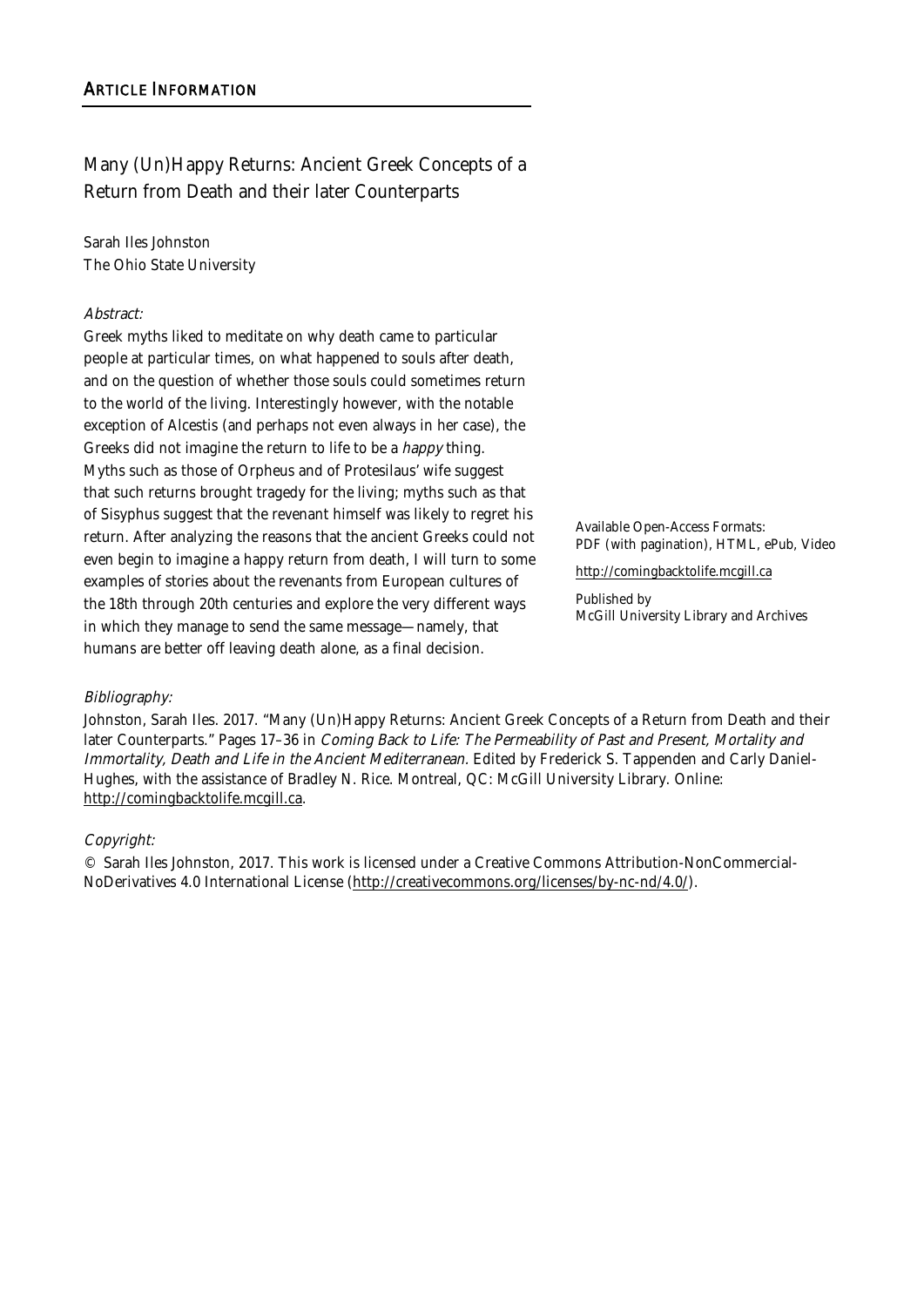# Many (Un)Happy Returns: Ancient Greek Concepts of a Return from Death and their Later Counterparts<sup>1</sup>

Sarah Iles Johnston The Ohio State University

We hear a great deal, both from ancient sources and from contemporary scholars, about the journey into death as the ancient Greeks imagined it. The newly disembodied soul was expected to meet Charon, the ferryman who would carry it across the river that separated the land of the living from the land of the dead. It would see Cerberus, a three-headed (or according to other reports, a 100 headed) dog that guarded the entrance to the palace of Hades and Persephone, the gods who ruled over the dead. Confusing roads that might lure the unwary soul into dangerous parts of the underworld wove through a landscape dotted with cypress trees, asphodel, and springs of water that could wipe clean all memories of life within the thirsty souls who drank from them. For the well-prepared or the lucky, there was a place of continuous sunlight where they might spend eternity eating, drinking, and engaging in pleasant pursuits. For those not so well prepared or lucky, they were dank, muddy places of punishment or, at best, boredom (Johnston 1999, 14–16; Sourvinou-Inwood 1995, 103–07).

We hear much less about how the Greeks imagined one coming back from death. I do not mean coming back as a ghost—a disembodied soul that had somehow escaped from Hades's realm, about which the Greeks had plenty to say (see Johnston 1999)—but

<sup>&</sup>lt;sup>1</sup> I am grateful to audiences at McGill University, Bryn Mawr College, and Uppsala Universitet for their helpful comments following oral versions of this paper.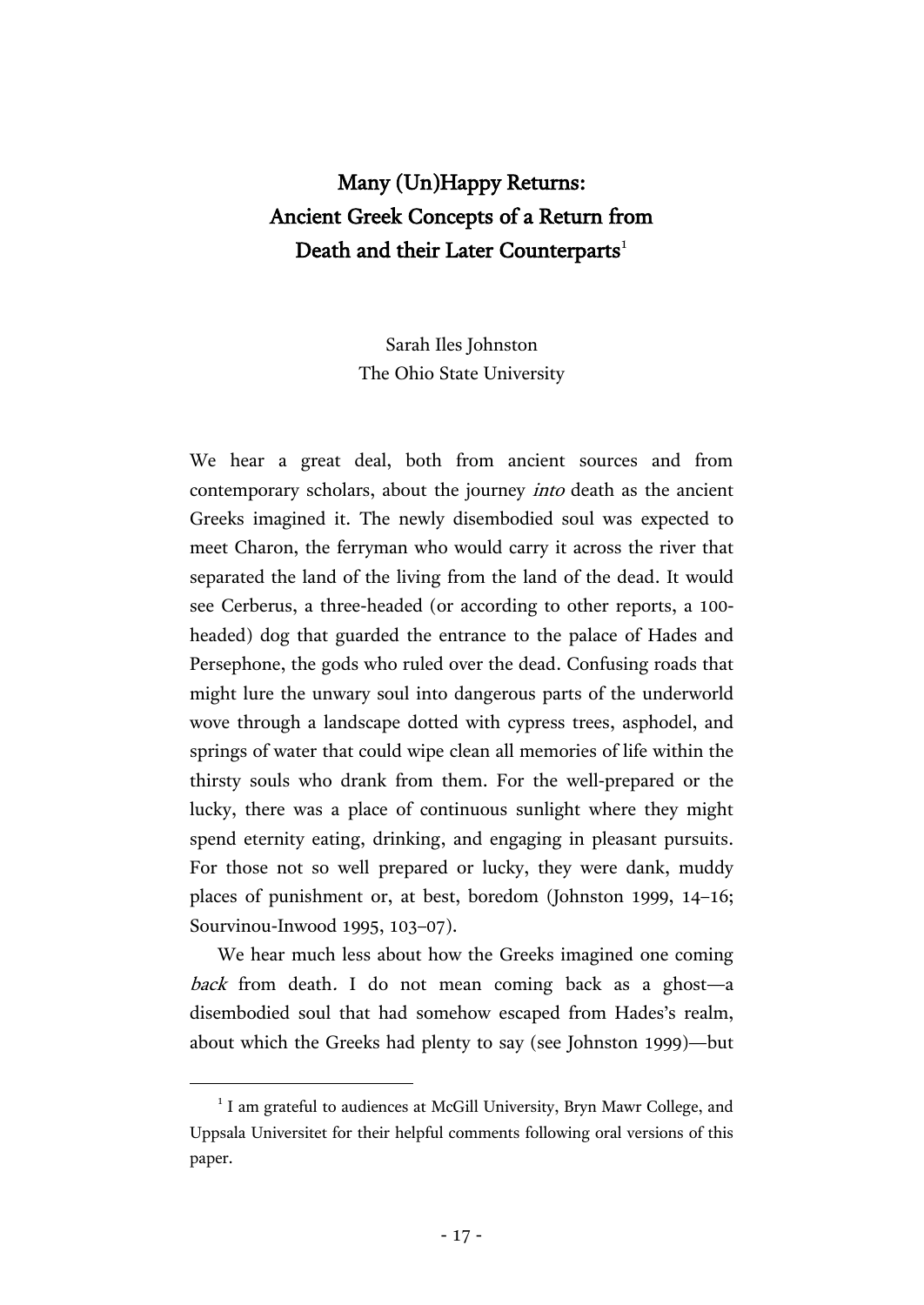rather back in the absolute sense, as a fully reincorporated person. What we do hear about this possibility comes from myths, the narrative form that is often used, in so many cultures, to explore the ramifications of what seem to be desirable, yet impossible, goals. In this essay, I will look closely at those myths, asking what they can tell us about Greek ideas of life and death, and why the Greeks liked to entertain certain variations of a possible return from death, but not others.

I will proceed as follows. First, I will survey the Greek stories we have about a bodily return to life after death and make some observations about them. Second, I will look at stories about revenants from another culture—namely, our own Western culture—and draw some conclusions about them. As we will see, there is quite a contrast between the two sets of stories. Third, I will suggest two reasons for this contrast—two factors that may have predisposed modern Western peoples to think differently about the possible return of the dead from the way that the ancient Greeks did. My suggestions are hypothetical, and like all hypotheses, they are provisional, intended more to provoke thought than to provide absolute answers.

# I. GREEK STORIES ABOUT THE BODILY RETURN OF THE DEAD

My dossier for this topic includes thirteen stories. Let us start with the one for which we have the oldest evidence: the tale of Sisyphus. Sisyphus first evaded Death by managing to chain him up and then, after Death had been released and duly came to claim him, Sisyphus found a clever way to exploit an existential loophole and return again to the upper world: namely, before he died, he instructed his wife not to give him burial rites, which stranded him between the upper and lower worlds—a pitiable state. He then prevailed upon Persephone to allow him to return home to ask his wife to perform them. Of course, once there, he refused to return to the underworld and lived on for quite a while longer (Alcaeus, frag. 38 [Lobel and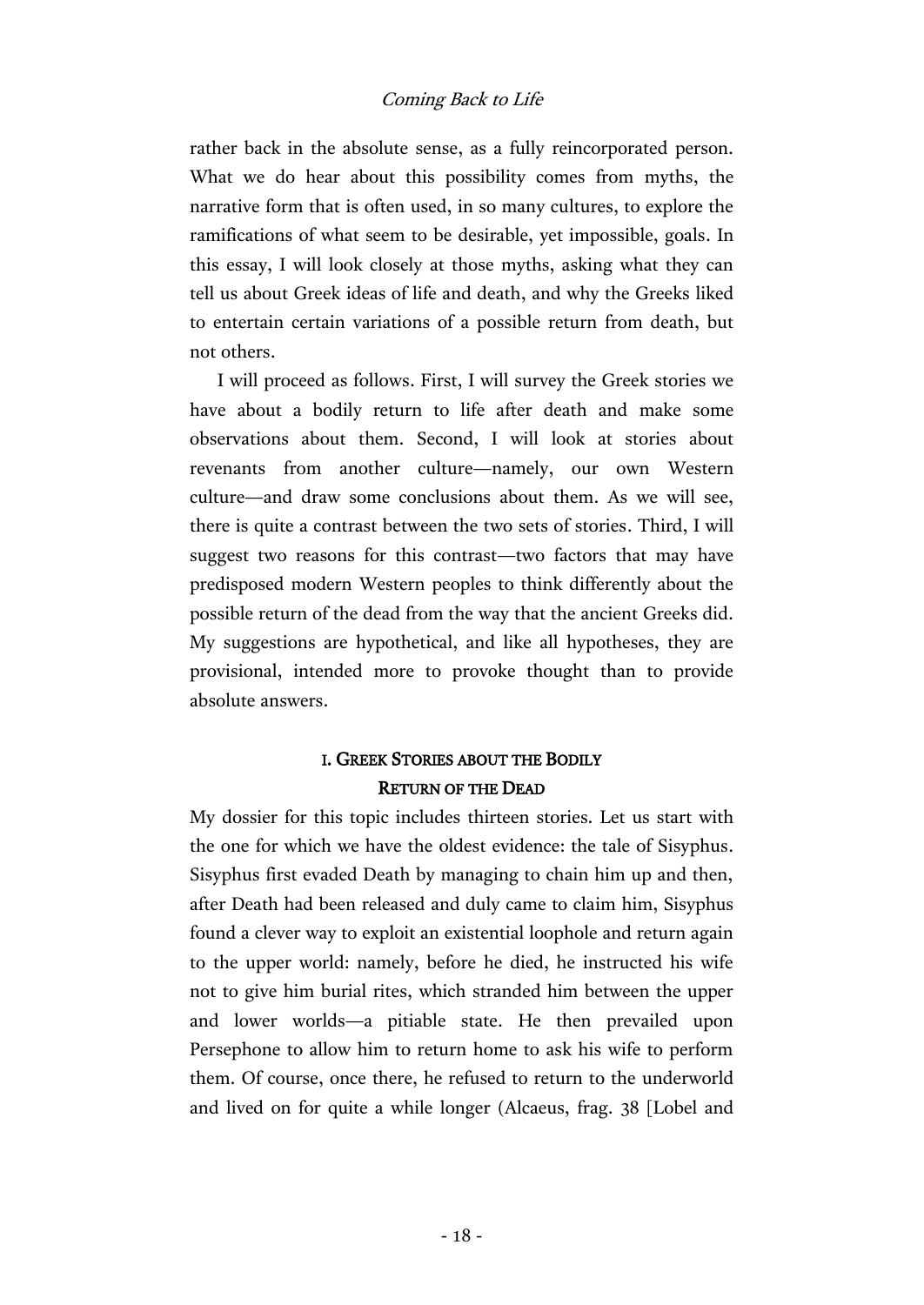Page 1955]; Theognis 702-712; Pherecydes, *FGH* 3F119; see Fowler 2013, 52; Gantz 1993, 173-76).<sup>2</sup>

An even more famous Greek myth about an attempted return to life involves the singer Orpheus, who traveled to the underworld to recover his wife. Orpheus used his talents as a musician to persuade Persephone to allow him to lead his wife back to the upper world. Although there may have been an early version of the story in which he succeeded in this task, in all extant versions, Orpheus failed. His wife slipped away from him at the last moment because Orpheus violated Persephone's stipulation that he not look back at her until they reached the upper world. Plunged into an even deeper grief than before, Orpheus refused to remarry and was eventually murdered by a group of women whose attentions he spurned [\(Pseudo-Eratosthenes,](https://archive.org/stream/mythographigrae00olivgoog#page/n49/mode/2up) Cat. 24; [Euripides,](http://data.perseus.org/citations/urn:cts:greekLit:tlg0006.tlg002.perseus-grc1:328-370) Alc. 357–362; Plato, [Symp.](http://data.perseus.org/citations/urn:cts:greekLit:tlg0059.tlg011.perseus-grc1:179b)  179b–[179d;](http://data.perseus.org/citations/urn:cts:greekLit:tlg0059.tlg011.perseus-grc1:179b) [Moschus,](https://archive.org/stream/greekbucolicpoet00theouoft#page/454/mode/2up) Ep. Bion. 3.123–124; Conon, FGH 26F1.45; see Gantz 1993, 721–25; Graf 1987).

The general pattern behind Orpheus's story is also found in that of Protesilaus and his wife, who is sometimes referred to as Laodamia. After only one day of marriage, Protesilaus joined the Greek expedition to Troy and was killed as soon as he leapt off the ship. The gods took pity on the despairing Laodamia and allowed Protesilaus to return to the upper world for a single day, in order to bid her farewell. Upon her husband's second death, however, Laodamia plunged into even greater despair, which drove her to commission a statue of her husband that she could take to bed with her. Upon discovering what she was doing, Laodamia's father had the image destroyed, and Laodamia killed herself [\(Homer,](https://archive.org/stream/iliadmurray01homeuoft#page/102/mode/2up) Il. 2.698–

<sup>&</sup>lt;sup>2</sup> For all of the myths I discuss, I offer a few of the earliest sources and references to either or both of two good scholarly works on early Greek mythography (namely, Fowler 2013 and Gantz 1993) where more early sources can be found. The embedded hyperlinks offer the reader easy reference to open-access (though often older) scholarly editions. I do not usually cite later primary sources; references to them can be found often in Gantz's treatments of the myths, and also in any number of scholarly works such as The New Pauly Encyclopedia of the Ancient World.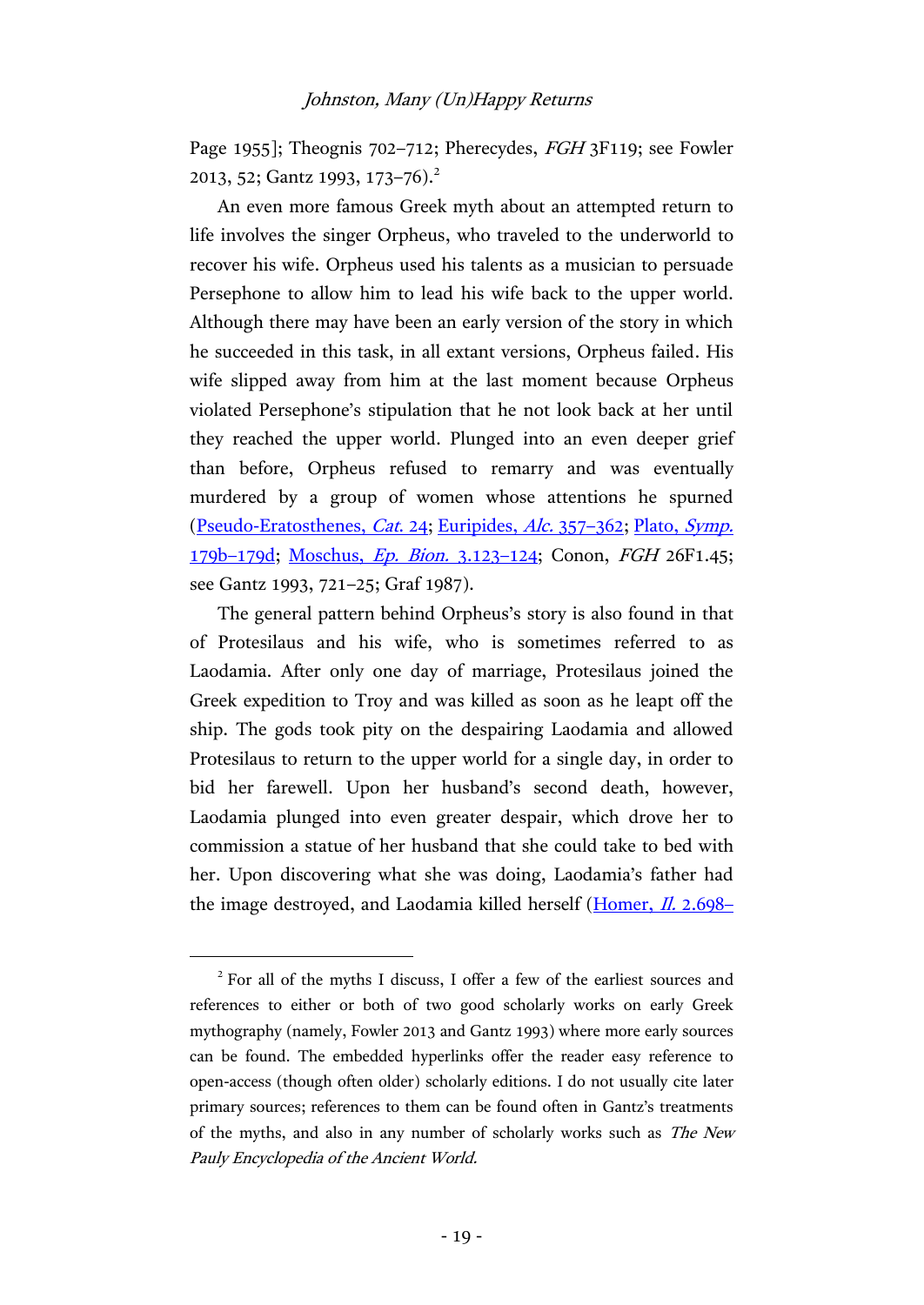[702;](https://archive.org/stream/iliadmurray01homeuoft#page/102/mode/2up) Proclus, *Cypr.* arg. 10 [West 2003]; *Cypr.* frag. 22 [West 2003 = [Cypr](http://hdl.handle.net/2027/mdp.39015005559995?urlappend=%3Bseq=560). 17 in Evelyn-White 1914]; [Ovid,](https://archive.org/stream/heroidesamores00ovid#page/158/mode/2up) Her. 13; [Apollodorus,](http://hdl.handle.net/2027/iau.31858052742800?urlappend=%3Bseq=210) Epit. [3.29](http://hdl.handle.net/2027/iau.31858052742800?urlappend=%3Bseq=210)–30; [Hyginus,](http://www.theoi.com/Text/HyginusFabulae3.html#104) *Fab.* 104; see Gantz 1993, 592–94).

Similar in some ways to the story of Protesilaus is that of Iolaus, the nephew of Heracles, who was brought back to life by the gods in order that he might help Heracles's children win their battle against Eurystheus, and then, the battle having been won, died again [\(Scholia](https://archive.org/stream/scholiaveterainp02drac#page/233/mode/2up) Pindar, Pyth. 9.137).<sup>3</sup>

In all four of the stories that we have looked at so far, the return to life is represented as a favor that the gods can freely bestow upon mortals, when they choose to. The next case takes us in a different direction. Asclepius eventually honed his medical skills to the point that he could raise the dead, and did so on several occasions. Zeus put a stop to this by striking Asclepius with a lightning bolt. In most versions of the story, no reason is given for Zeus's action, but according to Diodorus of Sicily, Hades asked Zeus to do it because the lower world was losing citizens (Hesiod, frag. 51 [Merkelbach and West 1967]; Stesichorus, PMG 194; Acusilaus, FGH 2F18; Pherecydes, FGH 3F35; [Pindar,](https://archive.org/stream/odesofpindarsand00pinduoft#page/190/mode/2up) Pyth. 3.55–58; see Fowler 2013, 74; Gantz 1993, 91–92).

Here, for the first time in our dossier, we have a mortal succeeding at what otherwise only gods could do: raising the dead. That Asclepius was a physician makes a certain sense in that regard—I will return to that point. But let us note, for now, that it is the gods who put Death back into business for reasons of their own. The same idea plays out in the earlier part of Sisyphus's story: Sisyphus initially thwarts Death by chaining him up, and Death must be released from his bonds by Ares. We should also note that, as in the cases of Orpheus and Laodamia, the mortal who sought to reverse death (Asclepius) ends up the worse off for it himself.

My sixth case is Alcestis. When it was time for her husband, Admetus, to die, Admetus's friend Apollo intervened and got the

<sup>&</sup>lt;sup>3</sup> [Euripides,](http://data.perseus.org/citations/urn:cts:greekLit:tlg0006.tlg004.perseus-grc1:784-829) *Heracl.* 799-866 has him rejuvenated by the Dioscuri rather than resurrected, perhaps, conjectures Gantz (1993, 464–66), because the original story was too incredible.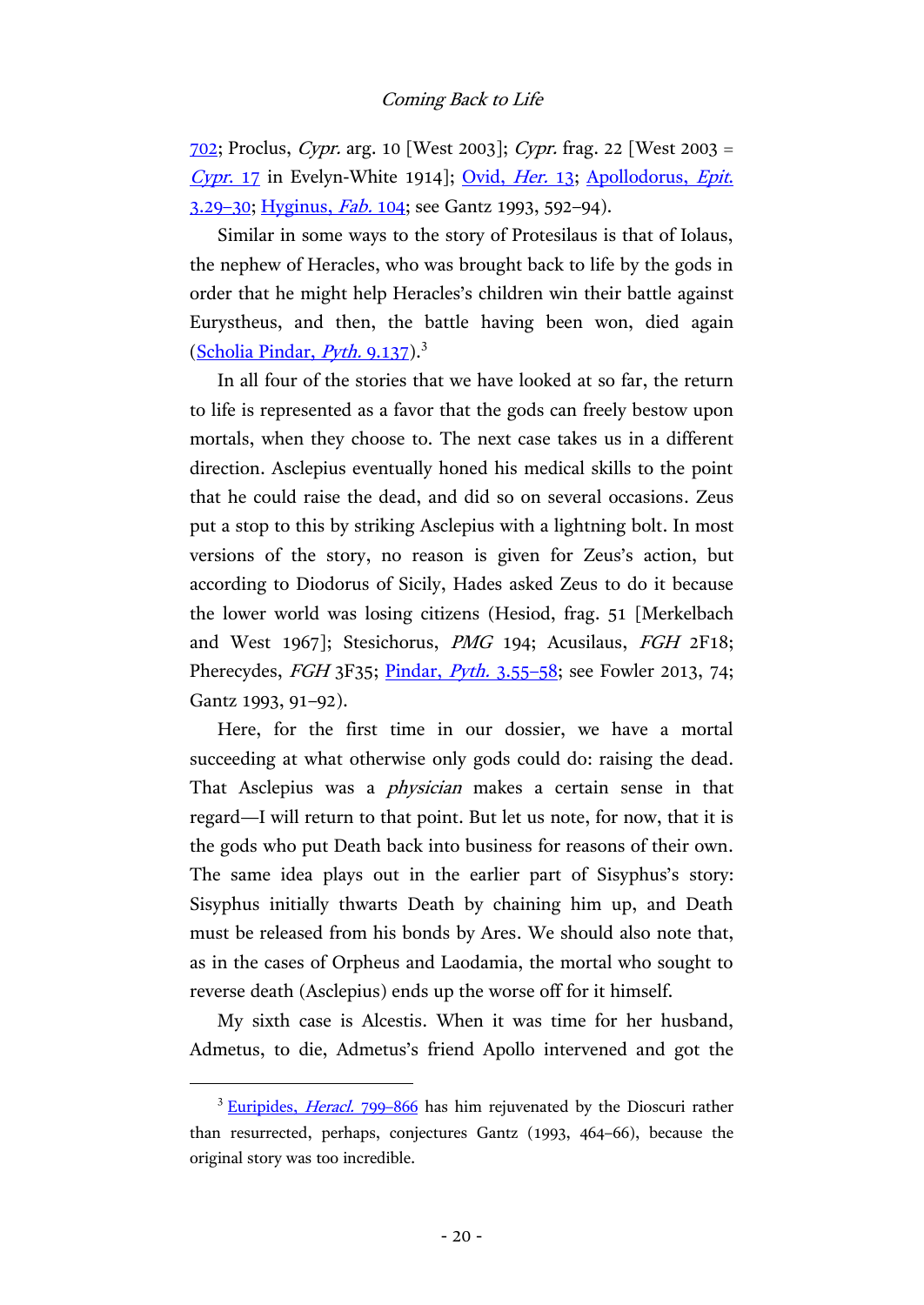Fates to agree that, if someone else volunteered to die in his place, Admetus would be spared. (Here again, we see the intervention of a god in matters of life and death, and again for purely personal reasons.) The only person who volunteered to die for Admetus, however, was Alcestis, and die she did. On the day of her funeral, Heracles dropped by for a visit, and when he heard what had happened, set out for the cemetery, confronted Death as he came to claim Alcestis, and beat Death in a wrestling match. Heracles then led Alcestis back to her husband (Phrynichus,  $T r G F$  3F3 [ $\approx$ [Phrynichus,](https://archive.org/stream/tragicorumgraeco00naucuoft#page/720/mode/1up) frag. 3 TGF]; [Euripides,](http://data.perseus.org/citations/urn:cts:greekLit:tlg0006.tlg002.perseus-eng1:1-27) Alcestis; see Fowler 2013, 75; Gantz 1993, 195–97). As in the second part of Sisyphus's story, victory was complete; both Alcestis and Admetus lived on to ripe old ages. As in the first part of Sisyphus's story, Death was conquered by a mortal, using physical means—although there is also a version of the story, passed down by Plato, in which either Persephone or all the gods, admiring Alcestis's courage, freely decided to send her back to the world of the living (Plato, [Symp.](http://data.perseus.org/citations/urn:cts:greekLit:tlg0059.tlg011.perseus-grc1:179b) 179b; cf. [Apollodorus,](http://hdl.handle.net/2027/iau.31858032506697?urlappend=%3Bseq=154) Bibl. [1.9.15\)](http://hdl.handle.net/2027/iau.31858032506697?urlappend=%3Bseq=154). That version aligns with the other cases we have looked at, in which the gods decide which mortals merit a return to life.

As a final case in this section of my dossier I offer Pelops, who was chopped up into a stew by his father, Tantalus. The goddess Rhea (or in another version of the story, Clotho, one of the Fates) reassembled Pelops's dismembered pieces and then brought him back to life [\(Pindar,](https://archive.org/stream/odesofpindarsand00pinduoft#page/6/mode/2up) *Ol.* 1.25-27; [Bacchylides,](https://archive.org/stream/bacchylidiscarm00baccgoog#page/n270/mode/1up) frag. 42 [Snell and Maehler 1970]; see Gantz 1993, 531–34; cf. Graf and Johnston 2013, 75–76). As in the other cases we have looked at so far, it is a god, or gods, who bring about the resurrection, and as in the case of Alcestis, the story seems to have had a happy ending, at least in the short term—the renewed Pelops married, won a kingdom, and sired children.

Let us move on now to three more cases that share a different twist: namely that the revivified individual not only returns to life, but also enters into a new, divine state. Semele perished in flames when Zeus revealed himself to her in all of his divine glory. But after her son Dionysus grew up, he journeyed to the underworld and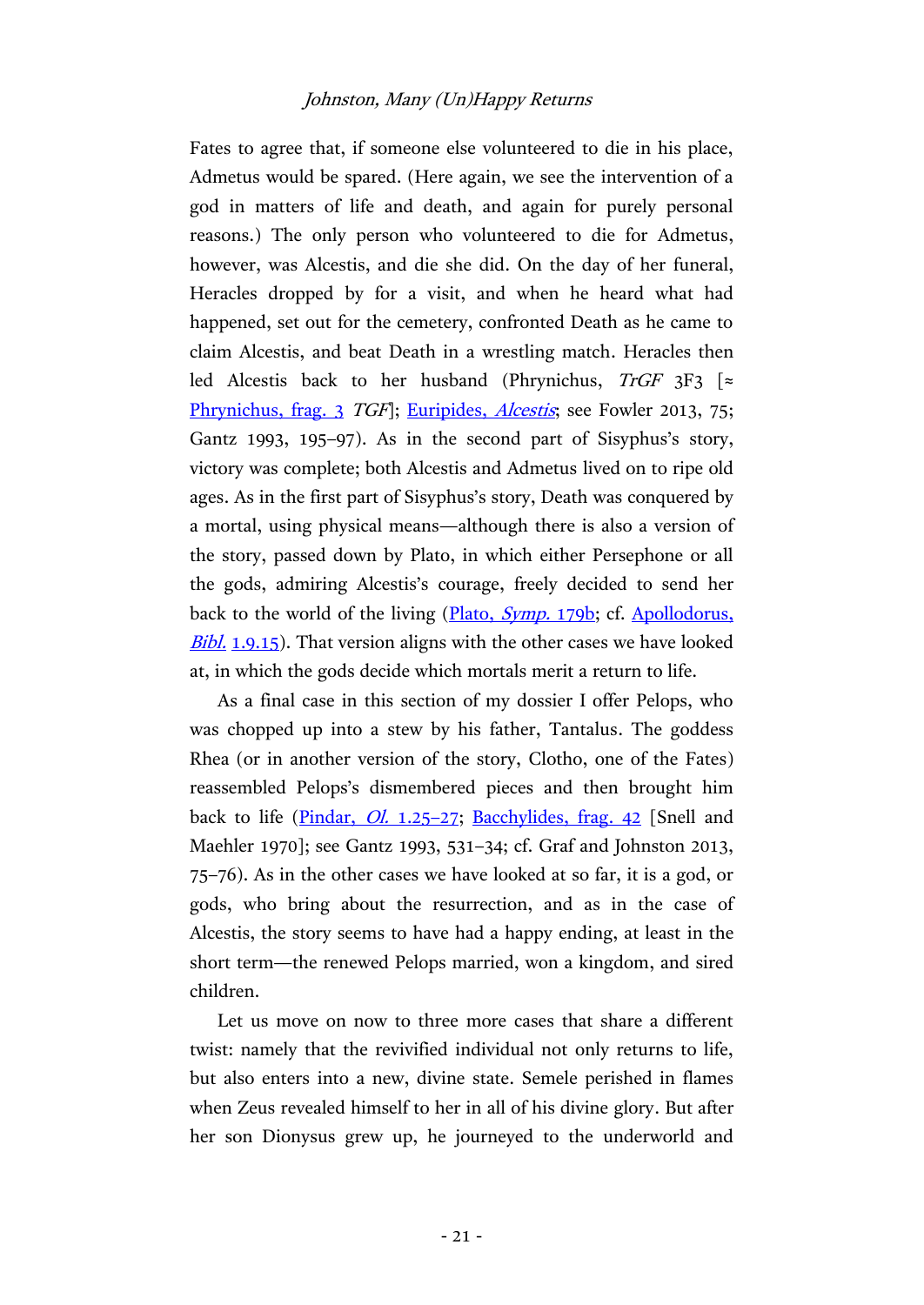convinced Hades and Persephone to release Semele's soul. Dionysus thereupon led his mother up not only to the world of the living, but to the very heavens, where she joined the company of the gods (Iophon,  $TrGF$  22F3 [= <u>Iophon, frag. 3</u> TGF]; see Gantz 1993, 472– 79; cf. Graf and Johnston 2013, 73–74). Sometimes it was said that she took on a new name at that time, Thyone [\(Diodorus](https://archive.org/stream/diodorusofsicily02dioduoft#page/425/mode/2up) of Sicily [4.25.4\)](https://archive.org/stream/diodorusofsicily02dioduoft#page/425/mode/2up). Similarly, Artemis revived, or asked Asclepius to revive, her dead devotee Hippolytus, after which she named him Virbius and established him as a divine figure (Gantz 1993, 285–88; Naupactia, frag. 10 PEG; Ovid, Metam. [15.497](http://hdl.handle.net/2027/mdp.39015005497766?urlappend=%3Bseq=412)-546). And finally, Eos convinced Zeus to bestow immortality upon her dead son, Memnon (Proclus, [Aeth.](http://hdl.handle.net/2027/mdp.39015005559995?urlappend=%3Bseq=562) arg. 2 [West 2003  $\approx$  Aeth. 1 in Evelyn-White 1914]; see Gantz 1993, 37).

All three of these stories represent an escape from death, won by the favor of a god—but they also include a simultaneous promotion to divinity or semi-divinity for the formerly deceased, and sometimes include what amounts to a change of identity as well. They differ, then, from our seven other stories, in which the deceased individuals resumed existence in exactly the existential form that they had previously enjoyed.

Our final two cases are only partial returns to life. First there is Castor, the mortal twin of an immortal brother, Polydeuces. When Castor died, Polydeuces asked Zeus to restore him to life and Zeus made them a deal: each of the brothers would be dead half of the time and alive half of the time [\(Homer,](http://hdl.handle.net/2027/uc1.$b318747?urlappend=%3Bseq=428) *Od.* 11.298–304; Proclus, Cypr. frag. 9 [West 2003]; [Pindar,](https://archive.org/stream/odesofpindarsand00pinduoft#page/420/mode/2up) Nem. 10.55–59; see Fowler 2013, 423–34; Gantz 1993, 318–28). In other words, the story of Castor and Polydeuces again presents a situation in which a member of the dead returns to life at the request of a loved one, through the intervention of a god. And then, finally, there is the Argonaut Aithalides, who was granted by his father Hermes the boon of spending half his time after death above on earth, and half below much like Castor (Pherecydes, FGH 3F109; cf. [Apollonius](http://hdl.handle.net/2027/osu.32435050969641?urlappend=%3Bseq=66) Rhodius, Argon[. 1.640](http://hdl.handle.net/2027/osu.32435050969641?urlappend=%3Bseq=66)–648; see Gantz 1993, 343).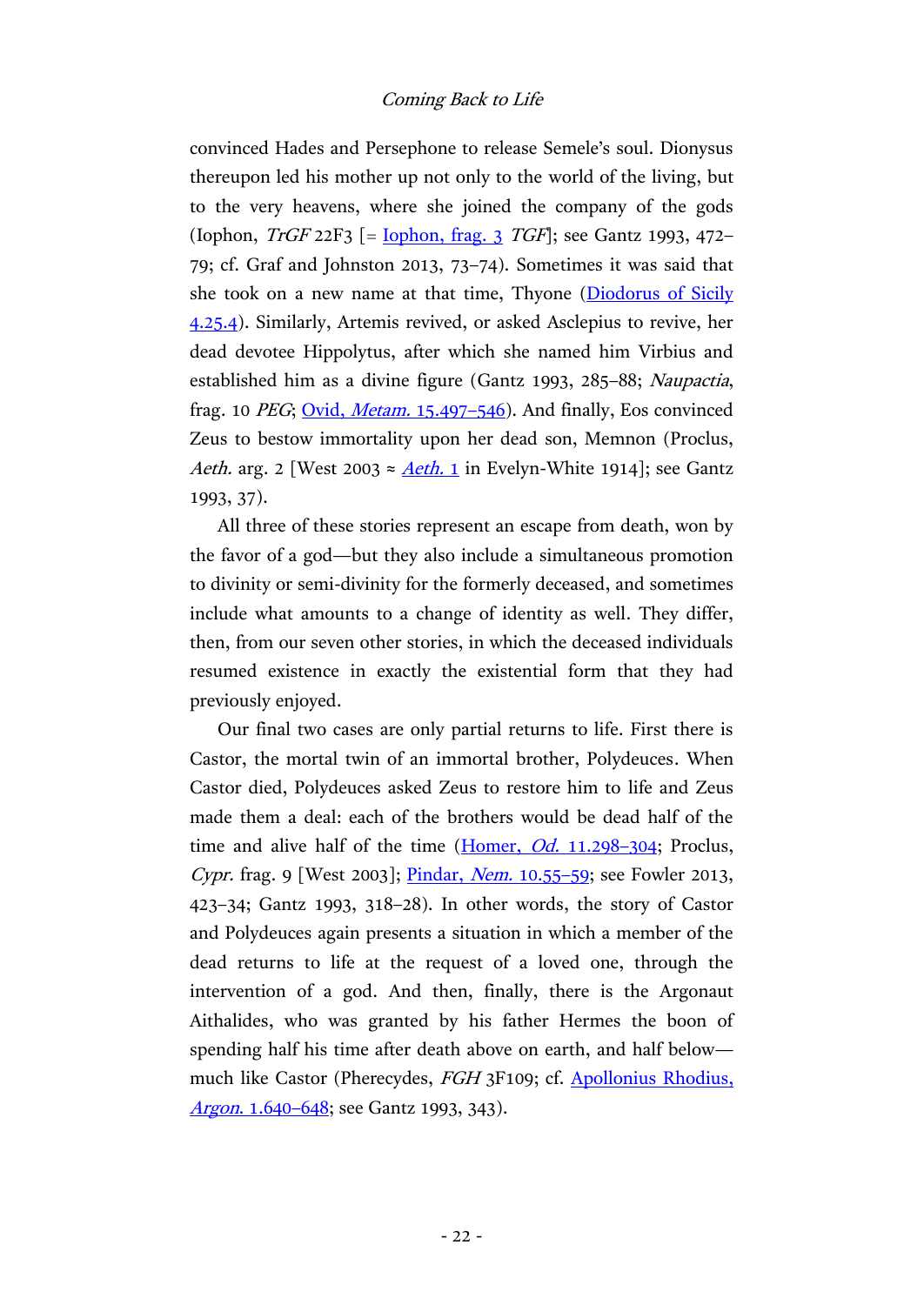There is one more case—although I have kept it separate from our main corpus because our sources for it are later than those for the other stories we have looked at, though the story itself was said to be set during the reign of Philip of Macedon. The second-century CE author Phlegon of Tralles, and more briefly the fifth-century Neoplatonist Proclus,<sup>4</sup> both tell of how a young man, Machates, a guest in a wealthy house, was visited two nights in a row by a young girl who called herself Philinnion. After making love to him, Philinnion left behind jewelry and pieces of clothing as tokens of her affection. Upon seeing the tokens, the young man's hosts realize that this visitor is none other than their dead daughter, who had died a newlywed bride. They confront her on her third visit, and she cries that they have ruined everything—if her visits had continued undisturbed for three nights, then by the will of the chthonian gods she would have returned permanently to life, but now, instead, she will return whence she has come. So far, this sounds like a variation of the Orpheus story, but the final part takes us in a new direction: the local seer commands the parents to disinter their daughter's body, burn it outside the city, make offerings to Hermes Chthonios, the Erinyes, and Ares, and then purify themselves and the local temples. Here, perhaps for the first time, we seem to see some fear of the returning dead—or at least a strong desire to ensure that she stays where she belongs, once she has again retreated to the underworld. Machates, by the way, kills himself in despair—again, a variation of the Orpheus story.

We can divide the stories we have looked at into three types: those in which the return of the dead is wholly successful (Alcestis, Pelops, Iolaus); those in which the return of the dead is successful but those who initiate it are punished by the gods (Sisyphus and Asclepius); and those in which the dead fail to fully return and it is

<sup>&</sup>lt;sup>4</sup> Phlegon, *Mir.* 2.1 (and see commentary in Hansen 1996); [Proclus,](https://archive.org/stream/proclidiadochiin02procuoft#page/115/mode/1up) *In R.* [2.115](https://archive.org/stream/proclidiadochiin02procuoft#page/115/mode/1up)–116 (most easily available in English as Appendix 1 of Hansen 1996). Proclus mentions three other cases of the dead returning to life from approximately his own period (the fifth century CE). None of these three people threaten the living; indeed, they offer help of various kinds.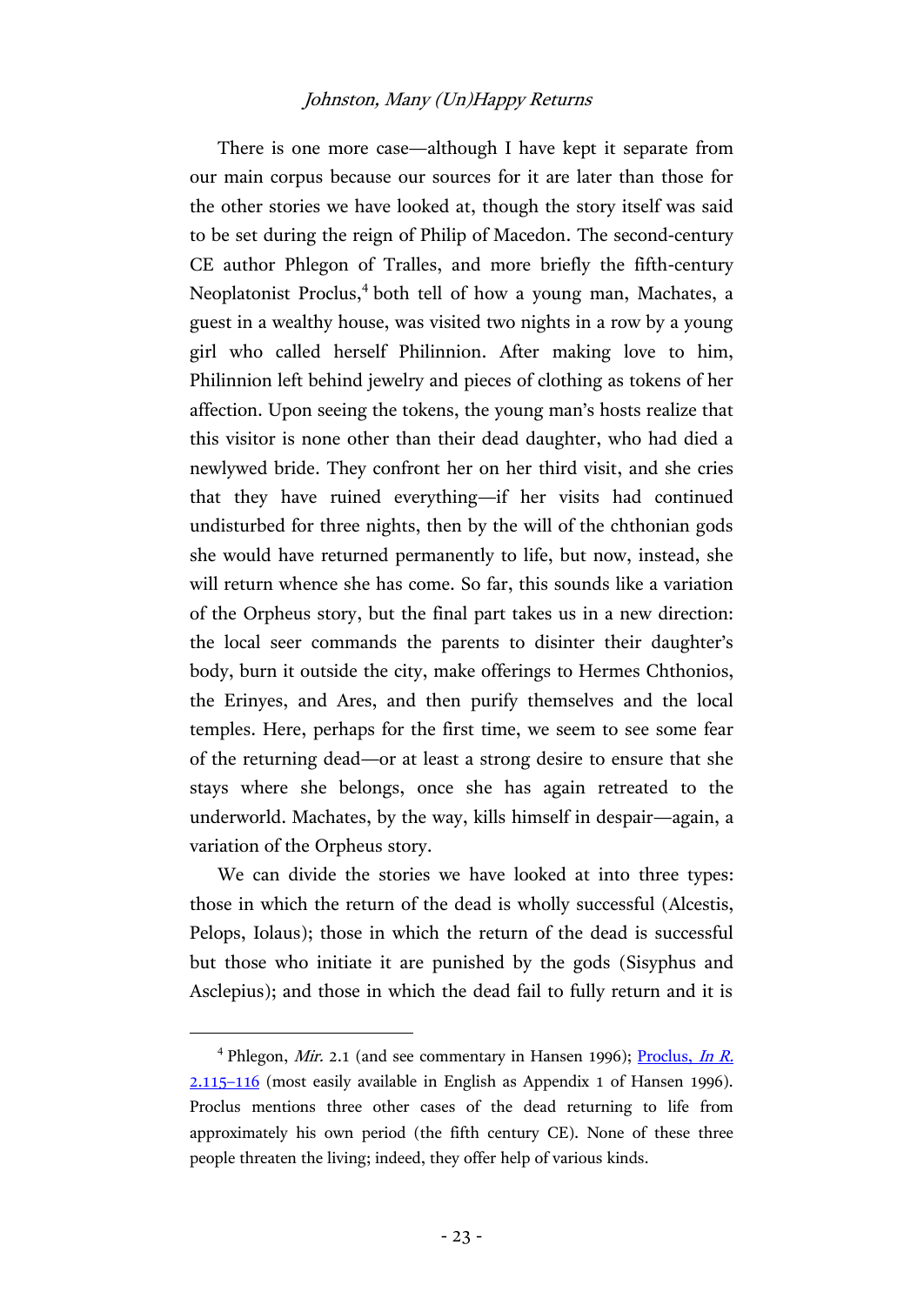the failure itself that has dire consequences for those who initiate it (Orpheus and Laodamia). Of our remaining cases, Semele, Hippolytus, and Memnon belong in their own category, since they all become divine. As for Castor, although we might argue that the return of Castor had dire consequences for Polydeuces, insofar as he loses half his immortality, the myth does not present the situation that way; Castor's story probably belongs, therefore, in the same category as those of Alcestis, Pelops, and Ioalus, as does that of Aithalides. The story of Philinnion probably belongs, as I noted, in the same category as the stories of Orpheus and Laodamia.

Notably, none of these stories implies that returning from the dead is in and of itself a problem—it is a special dispensation that a god might bestow, or that a particularly clever mortal might devise. Nor are the returning dead themselves presented as problems in these stories, with the possible exception of Philinnion. The problems, when there are problems, arise either from angering a god, as in the cases of Asclepius and Sisyphus, or from having failed to accept limitations set by the gods, as in the cases of Orpheus, Laodamia, and Philinnion. If the Greeks feared the return of the dead in and of itself, it was the return of the dead in the form of the restless, disembodied souls that I mentioned earlier, or in other words, ghosts—not the possibility that the dead might return in embodied form.

## II. MODERN STORIES OF THE RETURNING DEAD

The stories told about the return of the dead in the modern West (of which I will focus in the short space of this essay only on anglophone examples) are quite different. In 1902, W. W. Jacobs published a short story called ["The Monkey's](http://hdl.handle.net/2027/mdp.39015005100097?urlappend=%3Bseq=41) Paw."<sup>5</sup> The title refers to a mummified monkey's paw that a soldier has brought home from India, a talisman that can grant its owner three wishes. Having experienced its dangerous powers himself, and wishing to destroy it, the soldier, nonetheless, reluctantly gives it to his friends. Their

<sup>&</sup>lt;sup>5</sup> The story appeared in Jacobs's (1902) anthology *[The Lady of the Barge](https://catalog.hathitrust.org/Record/000117468)*.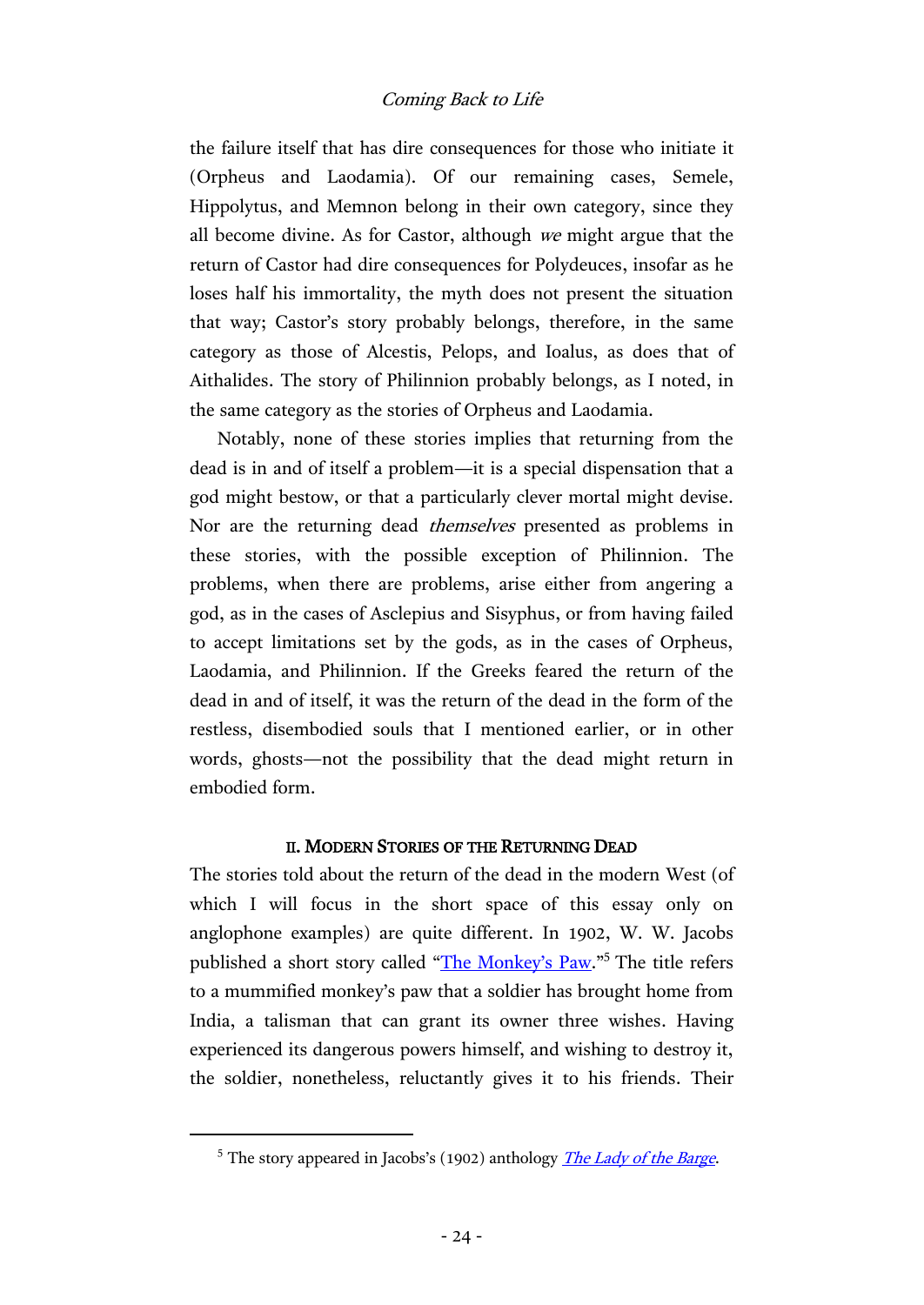initial wish is for 200 pounds to pay off their mortgage. The next day, their son is killed in a horrible accident; the compensation for his death is exactly 200 pounds. Ten more days go by and the mother, overwhelmed by grief, snatches up the paw and makes a second wish—that her son come home. Immediately, there comes a knocking at the door. As the mother joyously fumbles to open it, the father—who had been the one to identify his son's badly mutilated body at the morgue—quickly picks up the claw and makes a wish of his own. When the door swings open, nothing is there but the wind, whistling through the empty street.

"The Monkey's Paw" was an enormous success. A year after its publication, it was adapted for the London stage,<sup>6</sup> and there have been many radio, film, and TV versions as well. Stephen King used the idea that underlies it in several of his novels, most prominently [Pet Sematary](http://www.goodreads.com/book/show/10583) (1983), in which a young doctor uses the power of an ancient Native America burial ground to resurrect, first, his daughter's cat, and then his two-year-old son. As in all tales of "The Monkey's Paw" type, the doctor learns, to his regret, that—as another character had warned him—"sometimes dead is better." In Pet Sematary, those who return carry a lingering stench of the grave and also, far more alarmingly, a vicious spirit called the wendigo. Indeed, although the body that returns may be that of a cat or a child, the soul and intelligence that animate it are purely evil.

Similarly, in C. S. Lewis's 1945 novel [That Hideous Strength](http://www.goodreads.com/book/show/100933), a team of scientists who are bent on taking over the world think they have reanimated the head of a recently executed convict, a brilliant but criminally insane man who will lead them in their endeavors. Bad as that sounds, it gets worse. As it turns out, the head is no longer inhabited by the soul and mind of the convict. It has been possessed by an evil force that has its own colonizing plans, which extend to the whole universe. In *[Solaris](https://www.goodreads.com/book/show/15835432-solaris)*, a 1961 novel by Stanislaw Lem, which has been made into a movie three times [\(1968,](http://www.imdb.com/title/tt1808482/) [1972,](http://www.imdb.com/title/tt0069293/)

<sup>&</sup>lt;sup>6</sup> "The Monkey's [Paw: A Story in Three Scenes](http://hdl.handle.net/2027/mdp.39015033200497?urlappend=%3Bseq=7)," co-written by W. W. Jacobs and Louis N. Parker.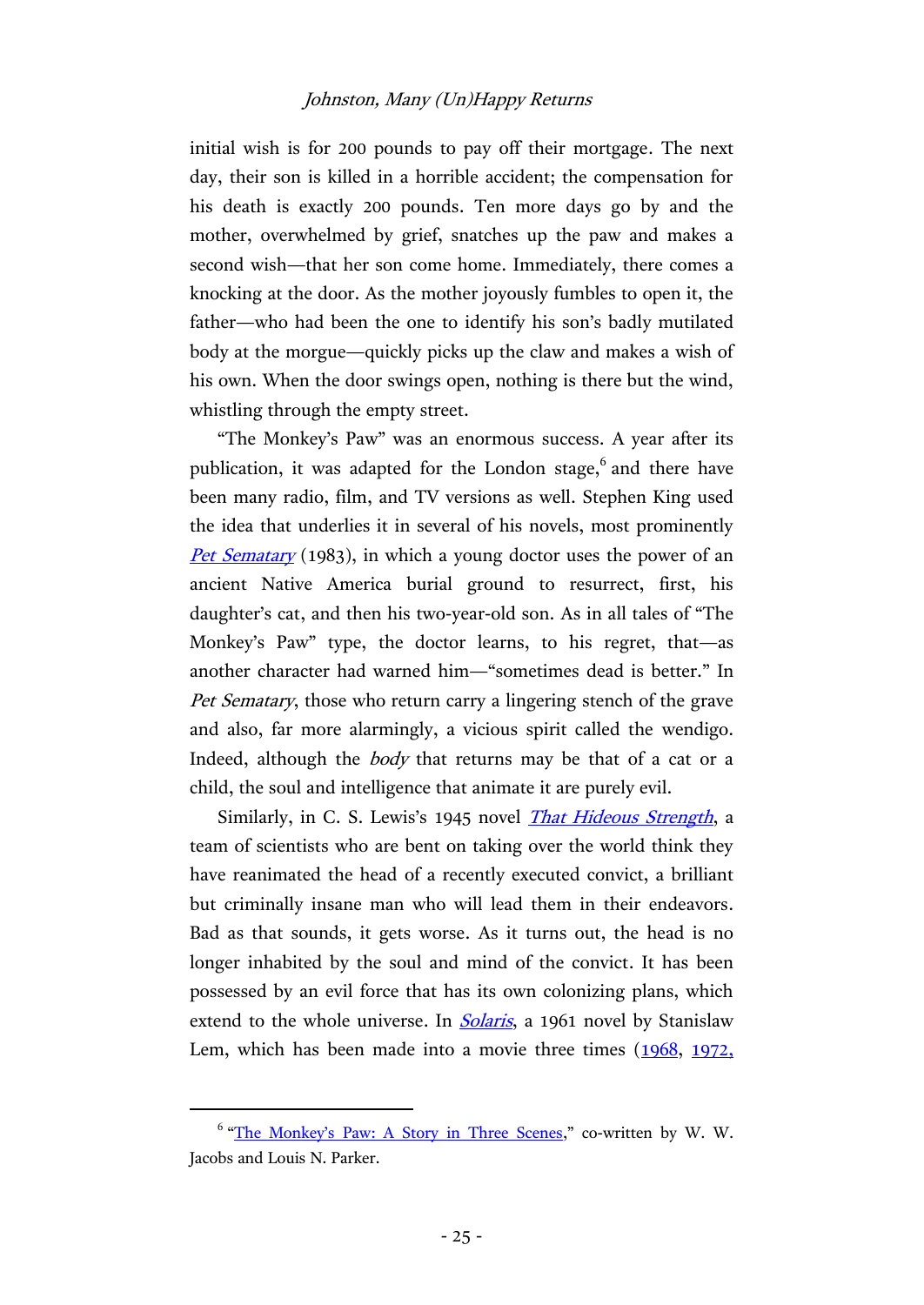and [2002\)](http://www.imdb.com/title/tt0307479/), a team of scientists sent to investigate a distant planet are apparently visited by loved ones they left behind on earth including, for the main character Kris, his dead wife Rheya, who committed suicide after Kris told her he was leaving. Rheya is willing to let bygones be bygones and resume their marriage. Although drawn to her by a combination of guilt and desire, Kris is more alert to danger than are the protagonists in other "Monkey's Paw" type stories and initially resists temptation.

The original novel and two of the film versions end with Rheya helping the scientists find a way to end her new existence, which has become as unhappy for her as her first life was. The end of the third, most recent film is ambiguous; we could understand Kris as choosing to stay with the new Rheya, although in an altered bodily state himself. In any case, all versions of Lem's story bring us up against the central issue of "The Monkey's Paw" and ask us to consider, once again, whether staying dead might be better—better for those who have died and also for those who are left behind.

We could go on at great length with this catalog of twentiethcentury stories that center on the bodily return of the dead, and the disasters that follow—a whole lecture could be devoted to H. P. Lovecraft's treatments of the idea, and particularly his stories of "[Herbert West: Reanimator](http://www.hplovecraft.com/writings/fiction/hwr.aspx)" (1922), in which a young medical student's attempts to reanimate the dead prompt decaying corpses or parts of corpses—to violently attack the living. But let us pause, instead, and consider what we can take away from these stories and many others like them, as we did for the ancient myths.

First, modern stories are never of the Alcestis type—that is, the return of the dead does *not* end happily. At the very least, as in some versions of Solaris, resurrected individuals long to die once more, and sometimes they take loved ones along with them. They follow the Orpheus paradigm, in other words. Overall, moreover, far from implying that the return of the dead might be a special dispensation granted now and then to favorite mortals, modern tales almost always make it clear that such a thing is against the laws of God, fate, nature or all three. Life may be better than death, but in these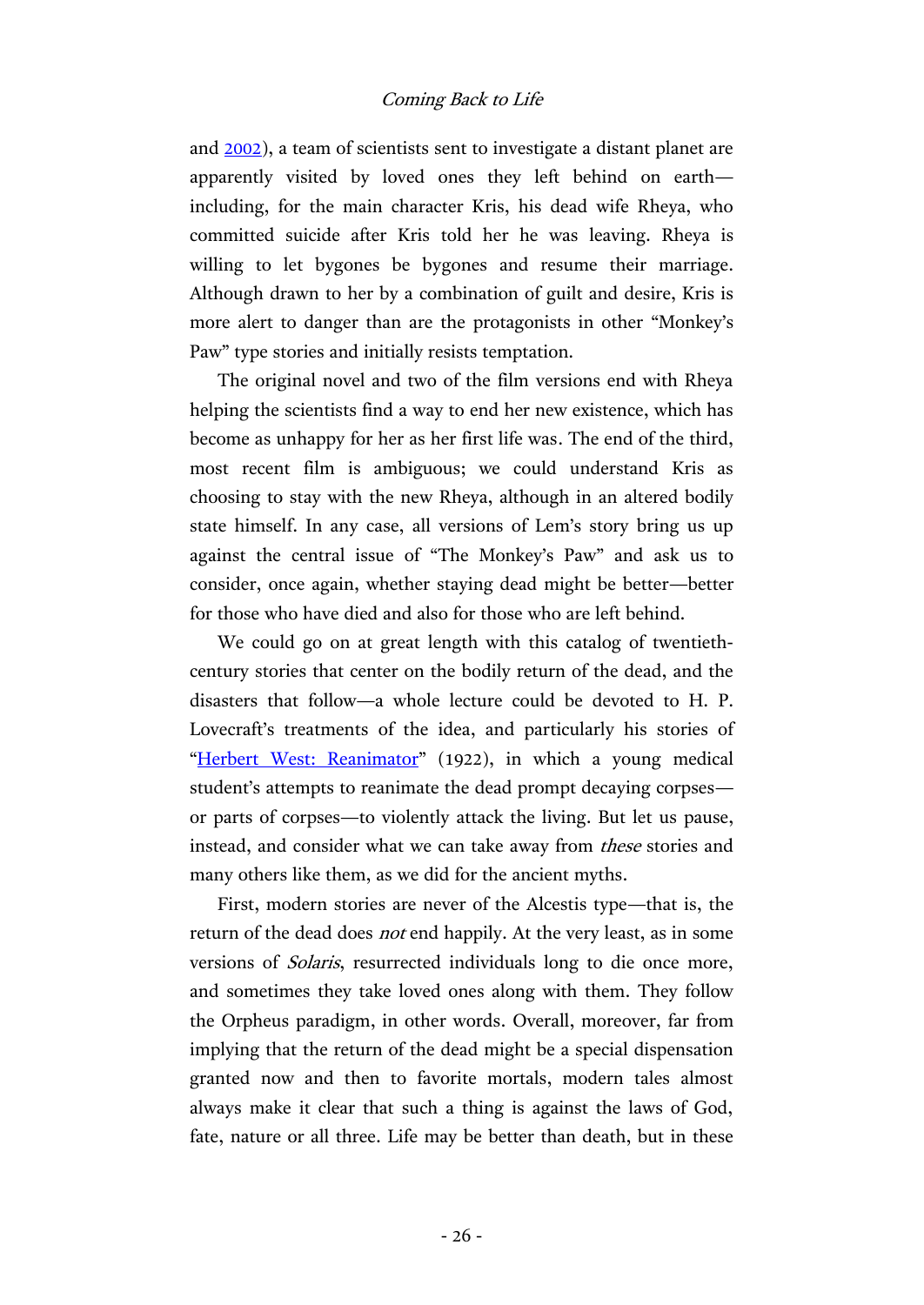stories, death is always better than anything that lies between the two.

Second, many of these stories offer lavish descriptions of the reanimated body's decaying state: in King's Pet Sematary, as I noted, those who return from the dead carry a whiff of the grave and the marks of their wounds. The reanimated head in Lewis's novel must be artificially supplied with saliva before it can talk, and then it drools disgustingly into its own beard. The father makes his last wish on the monkey's paw because he realizes how gruesome a sight his son's reanimated corpse will present when his wife opens the door. "Herbert West: Reanimator" is filled with adjectives such as "ghastly," or "hideous." In the modern West, the returning dead are expected to be vile.

Third, in many modern stories, the corpse is reanimated not by its own soul, but by a force of evil—a wendigo, a colonizing space alien, or some more vaguely identified but still horrible force. Sometimes it is the original soul who repopulates the corpse, but with a temperament that has changed for the worse and a hunger for living flesh. What remains of one of Herbert West's experiments, who in life was the beloved dean of the medical school, is described as "strewing red death in its wake."

## III. CHRISTIANITY'S CONTRIBUTIONS

So, why are the two groups of stories so different? Why did ancient Greeks express anxiety about the return of the soul—that is, the ghost—but not about the bodily return of the dead, whereas modern Western culture, although certainly not immune from fear of ghosts, seems obsessed with the horror and danger of the reanimated corpse? We might guess that it has something to do with the advancement of technology; we might conjecture that the potential to restore bodily life seems closer to realization now than it ever did before, and that stories like those I sketched above are a medium through which we can think about the ramifications of that possibility. The fact that doctors and scientists are very often the reanimators in modern stories—in Pet Sematary, in That Hideous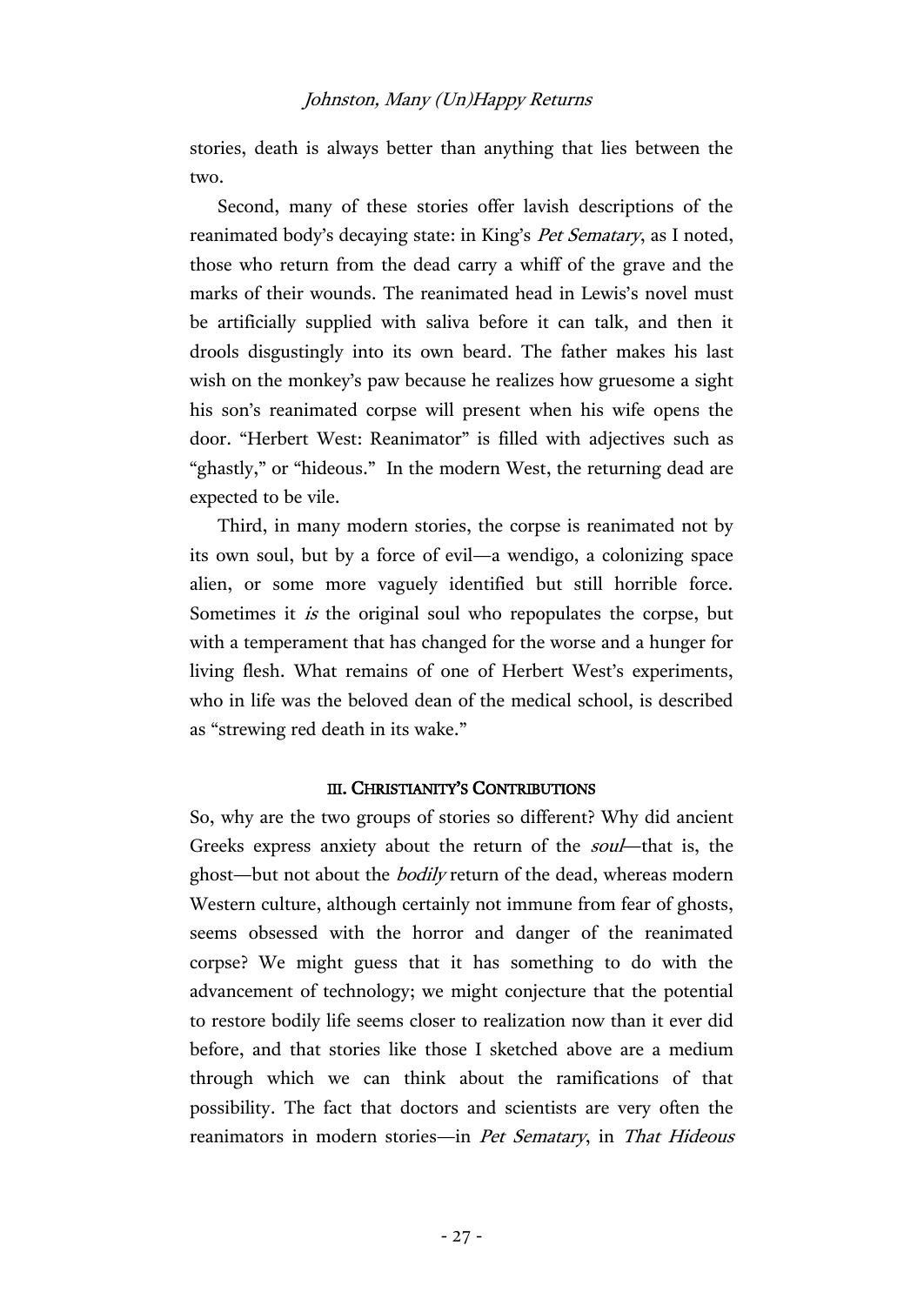Strength, in Solaris, and in 'Herbert West,' for example—would seem to support this. But there is a flaw in this analysis: Asclepius, after all, was a doctor. The Greeks were also capable of using stories about the return of the dead to think about the ramifications of advancing technology, and yet they never presented the reanimated corpse itself as being any problem.

I suggest that there is another, and much older, reason that contemporary Western culture fears the bodily return of the dead, namely, Christianity and its enduring effect upon even secular representations of death in the West. Christianity is a religion anchored in the promise that a human once rose from the dead and that those who believe in him will rise from the dead as well. One of the passages most central to those claims is  $1 \text{ Cor } 15:21-54$  in which Paul, discussing the resurrection of the dead, promises that when "the [last] trumpet sounds . . . the dead shall rise again incorruptible . . . . For this corruptible body must put on incorruption, and this mortal must put on immortality"  $(1$  Cor 15:52–53). In short, Paul promises that like Christ, we will trade the bodies in which we die for some better version of those bodies.

Central to this passage, and to the ardent debates that went on over it for more than thirteeen centuries amongst clerics and scholars, is the question of how the dead rise. As Caroline Walker Bynum (1994) showed at length, there was a deep, abiding desire that one's personal, individual body be restored when the last trumpet sounded, even down to its moles and warts. This meant that the particles of each body had to reassemble themselves exactly into that same body upon resurrection. That is, Peter's body could not be allowed to include disintegrated particles of Paul's body (as the medieval debaters put it; cf. Bynum 1994, 134–35). How did God deal with all of this? What about people who had been eaten by cannibals? How did God straighten out those two bodies at resurrection? (cf. Bynum 1994, 33).

The history of these debates is fascinating—nor did they stop with the end point of Bynum's book, the year 1336, which simply represents the moment when Pope Benedict the Twelfth formally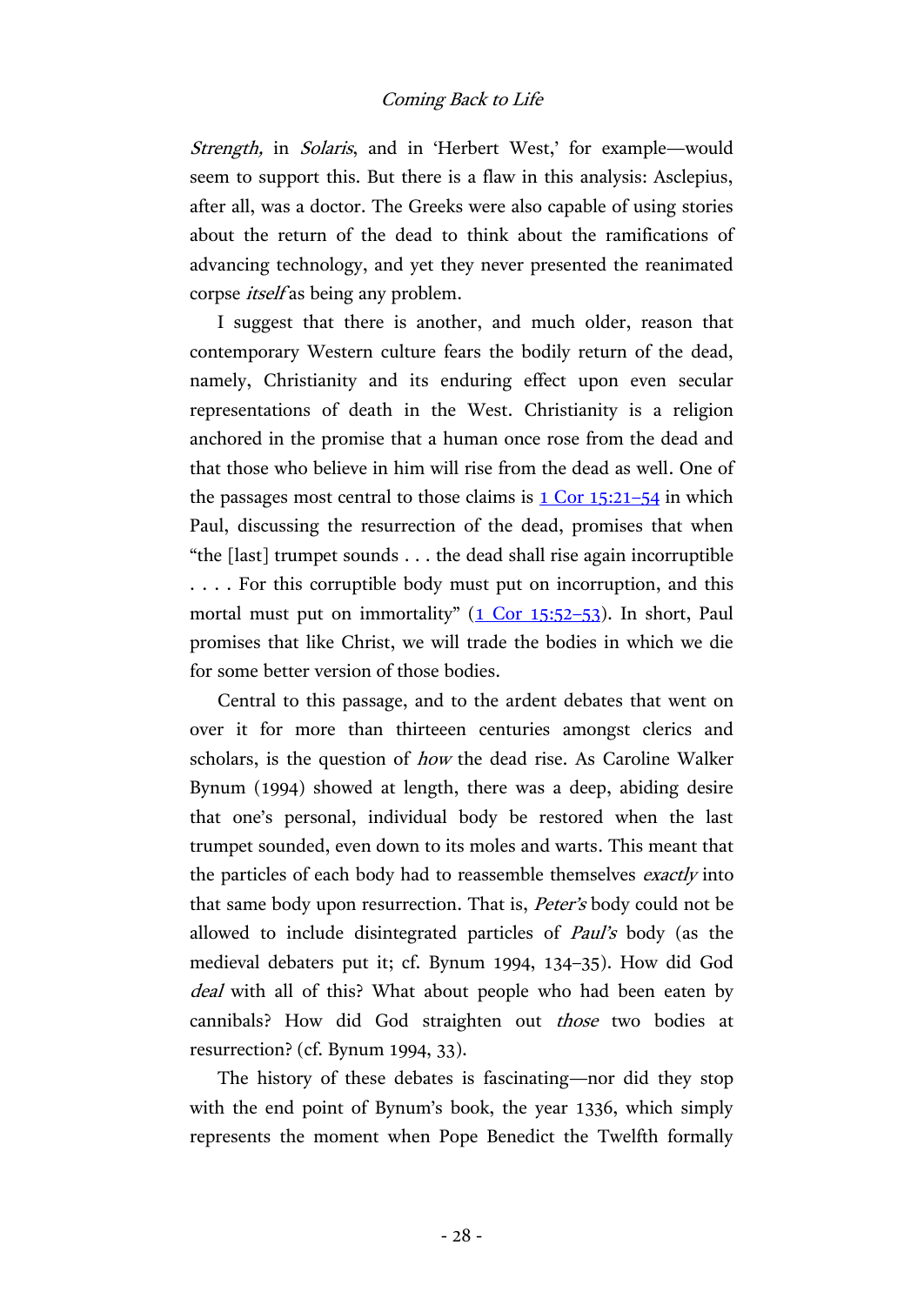declared that souls will experience beatific vision at resurrection that is, that souls will indeed have eyes. Martin Luther certainly had something to say on the topic—that is, he supported the ideas of a unified self and bodily resurrection—and as far as I can tell, bodily resurrection is still doctrine not only in the contemporary Catholic Church, but also in most forms of Protestantism. But for our purposes, two overall points that emerge from Bynum's book are important. First, that early on, Christians developed a unified concept of the self, which valued both body and soul—indeed, they assumed that neither part of this self could be resurrected without the other and therefore that without the resurrection of the body, the self could not be resurrected at all. $7$ I doubt that a truly dualist concept of the self is found anywhere outside of certain philosophical systems such as Platonism, but some peoples, including the ancient Greeks, have a modified form of it, according to which it is the soul that survives death and goes on to some sort of existence afterwards, even as the body rots, but it is a soul that has *somatomorphic* qualities.<sup>8</sup> That is, the soul carries along with it into the afterlife certain characteristics of embodiment, such as potential sensation and individualized appearance. This is why Odysseus is able to recognize his dead friends and relatives in the nekuia of Book 11 of the Odyssey, and why souls are able to suffer pain and enjoy pleasures in the Greek afterlife.

The second overall point is that, although Christianity insisted on the eventual bodily resurrection of every person, it acknowledged the initial corruption and decay of the body. Indeed, Christianity both reviled and reveled in that decay: the rot and disarticulation of the body that followed death were understood as necessary steps on the way to eventual resurrection, but as only steps, and therefore as signs that the process was underway but not yet complete. This sentiment that decay is an undesirable and yet crucial stage in the

<sup>7</sup> This conviction likely has antecedents in certain streams of ancient Jewish thought and literature, which similarly presume notions of body-soul unity. See, for example, Cavallin 1974 and Segal 2004.

<sup>&</sup>lt;sup>8</sup> I borrow the term "somatomorphic" from Bynum 1994, ch. 7.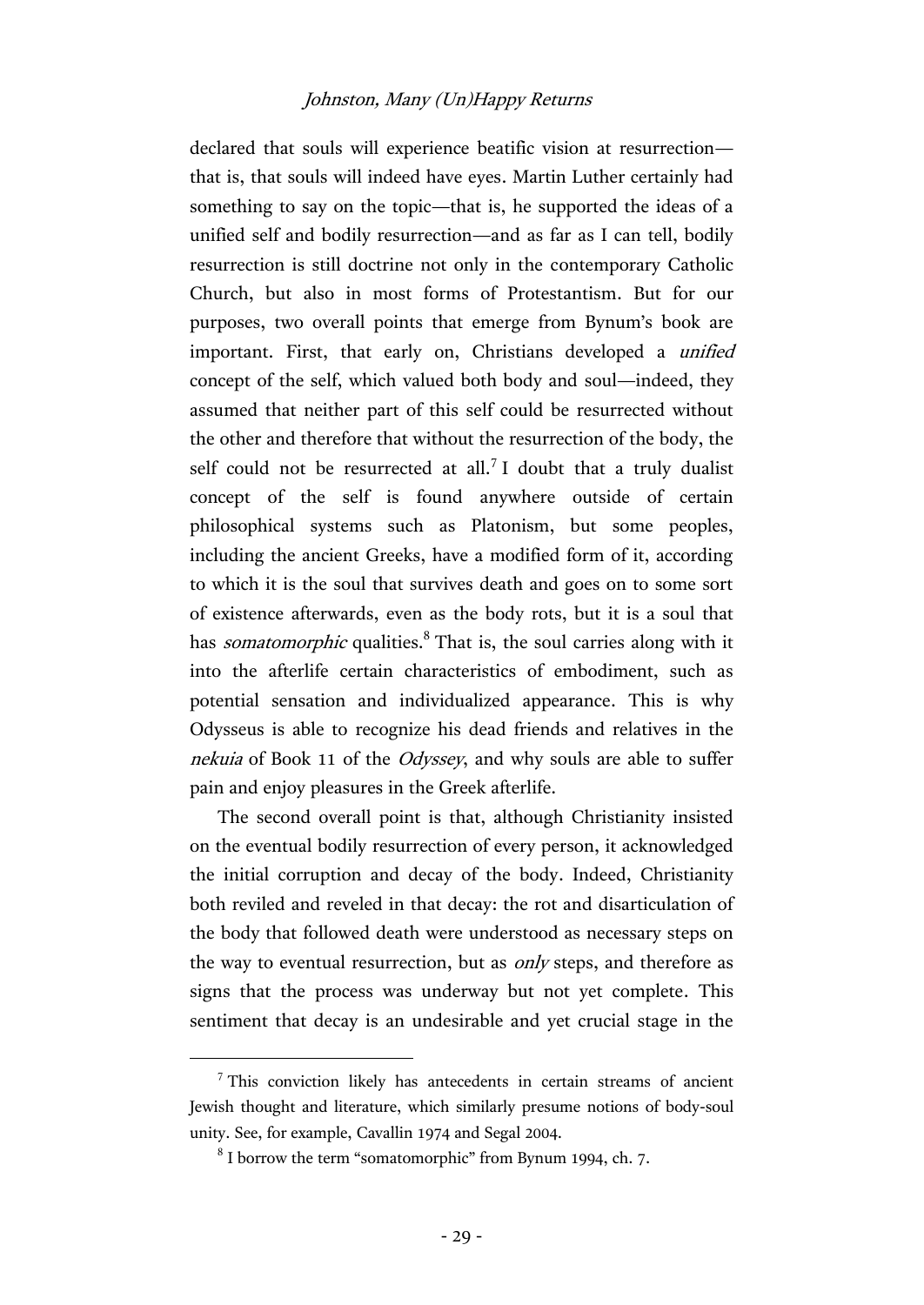perfecting of the self underlies two fearsome creatures who appear in the course of the Middle Ages: one is the revenant whose body has begun the process of decay but has not yet finished it, who reappears amongst the living in a ghastly physical form. In other words, the reanimated corpse. Nancy Caciola's (1996; see also Caciola 2014) study of such medieval revenants shows that they were traced to one of two causes: theologians and scholars argued that it was demons who animated the rotting corpses, while the common people tended to believe it was the souls themselves, bent on returning to their former homes. Either way, such a creature was big trouble, doing such things as raping virgins and murdering people. In other words, the medieval reanimated corpse is an ancestor of the modern Western phenomena I talked about earlier.

The other fearsome creature is the revenant whose body does not decay at all, and who does not, therefore, even enter into the process that eventually leads to resurrection. Here, too, either the lingering soul or a demonic force is understood to animate the corpse leading eventually to belief in what becomes known as, among other terms, the "vampire." Notably, nothing like the vampire—that is, a dead person who returns to attack the living—appears in Greek sources until well after Christianization. Our first discussion of such a creature is found in Leo Allatius's 1645 treatise on what were then contemporary Greek beliefs (De Graecorum hodie quorundam [opinationibus](http://hdl.handle.net/2027/uc1.31175032361431?urlappend=%3Bseq=137)).<sup>9</sup> Allatius, a Greek from Chios who was trained in classical literature, theology, and medicine, calls them vrykolakes—a Slavic term that means "werewolves," although "werewolf" for the Slavs meant not the creatures that we think of, who transform from humans into wolves and back again, but rather nasty revenants, who returned from the grave to wreak havoc.

In other words, when threatening revenants finally enter our record of Greek beliefs, they do so under a borrowed name, perhaps implying that the belief was borrowed as well—although how much earlier than Leo Allatius's account that borrowing occurred is

<sup>9</sup> On Allatius's treatise, see now Hartnup 2004, esp. chs. 7 and 8.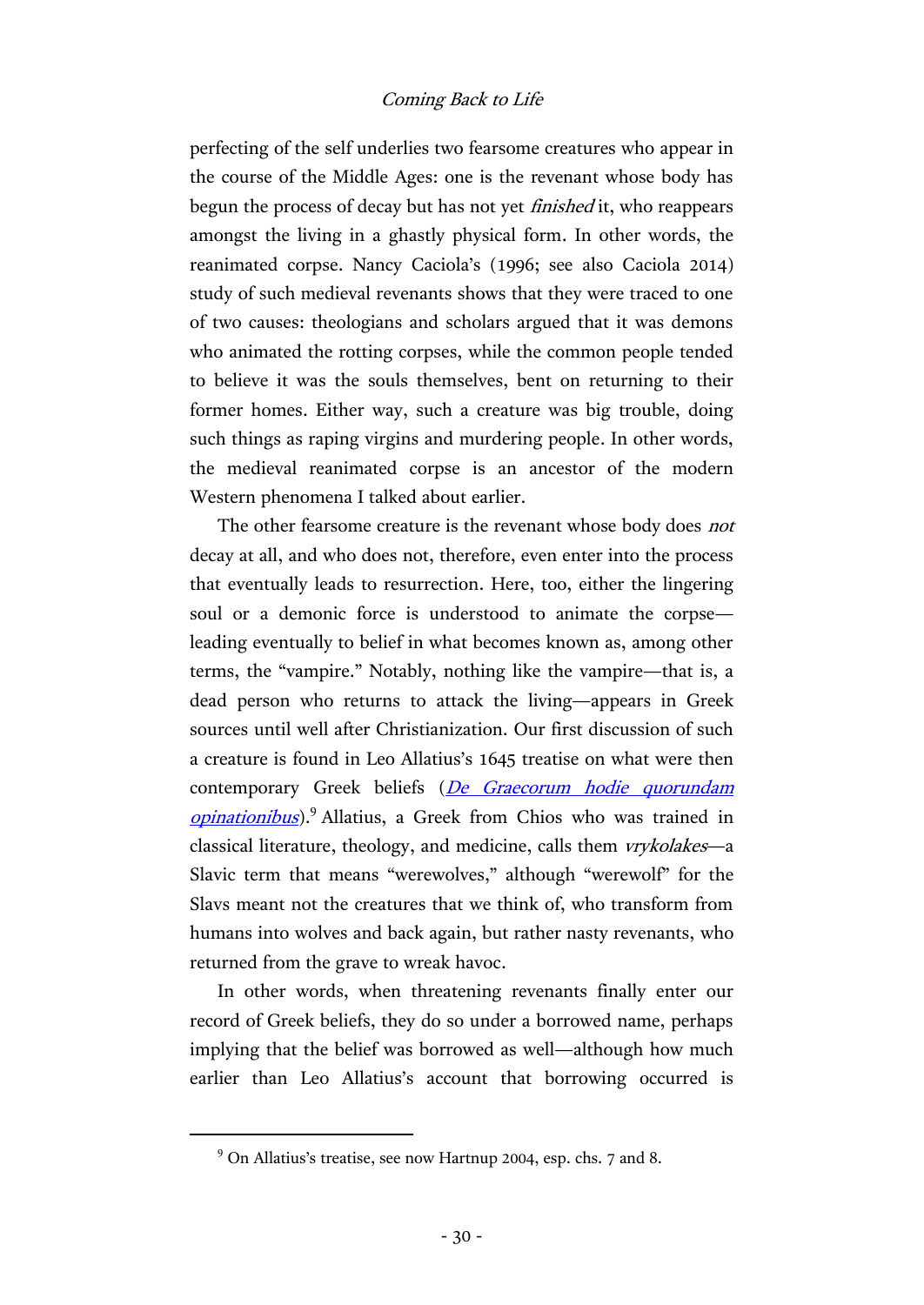impossible to say. What might have laid the groundwork for such borrowing? One possible answer is the Greek Orthodox practice of exhuming the deceased after three years and giving him or her secondary burial, a practice mentioned by Allatius that is still alive in many parts of Greece today (Danforth 1982). Although normally only bones would be left when a grave was reopened, occasionally (for what are now well-understood biological reasons having to do with the acidity of the soil and similar variables) a body will be mummified or saponified—that is, turned into a soap-like substance that preserves the features remarkably well—or tympanated—that is, inflated by interior gases into a drum-like state—all of which understandably lead to the belief that the dead are not dead at all (Barber 1988, 102–32).

#### IV. CONCLUSIONS AND SUGGESTIONS

Let us bring together the ideas suggested in this essay. First: Western culture, under the enduring influence of Christianity and its promise of eventual bodily resurrection, developed a stronger aversion to the corpse than had many pre-Christian Mediterranean cultures, because the corpse—which by definition is a dead body in some state of decay, greater or lesser—signified that the process of decomposition that preceded creation of the second, more spiritual resurrection body was not yet complete. A rotting corpse that was reanimated signified that either the original soul or a demon had improperly taken possession of it—thus interrupting the process of dissolution, reconstruction and resurrection, either temporarily or permanently. Given that such a thing was against God's plan for the resurrection of all individuals, the reanimated corpse could only be understood as  $evil<sup>10</sup>$ 

<sup>&</sup>lt;sup>10</sup> Caciola (2014) collects some fascinating exceptions to this, in which the returning dead seem, at least at first glance, to be innocent and even pious in their behavior. However, as Caciola shows, these stories have been appropriated, altered and repurposed by Christian narrators intent on turning traditional tales of frightening revenants into proofs of the resurrection promised by Christianity.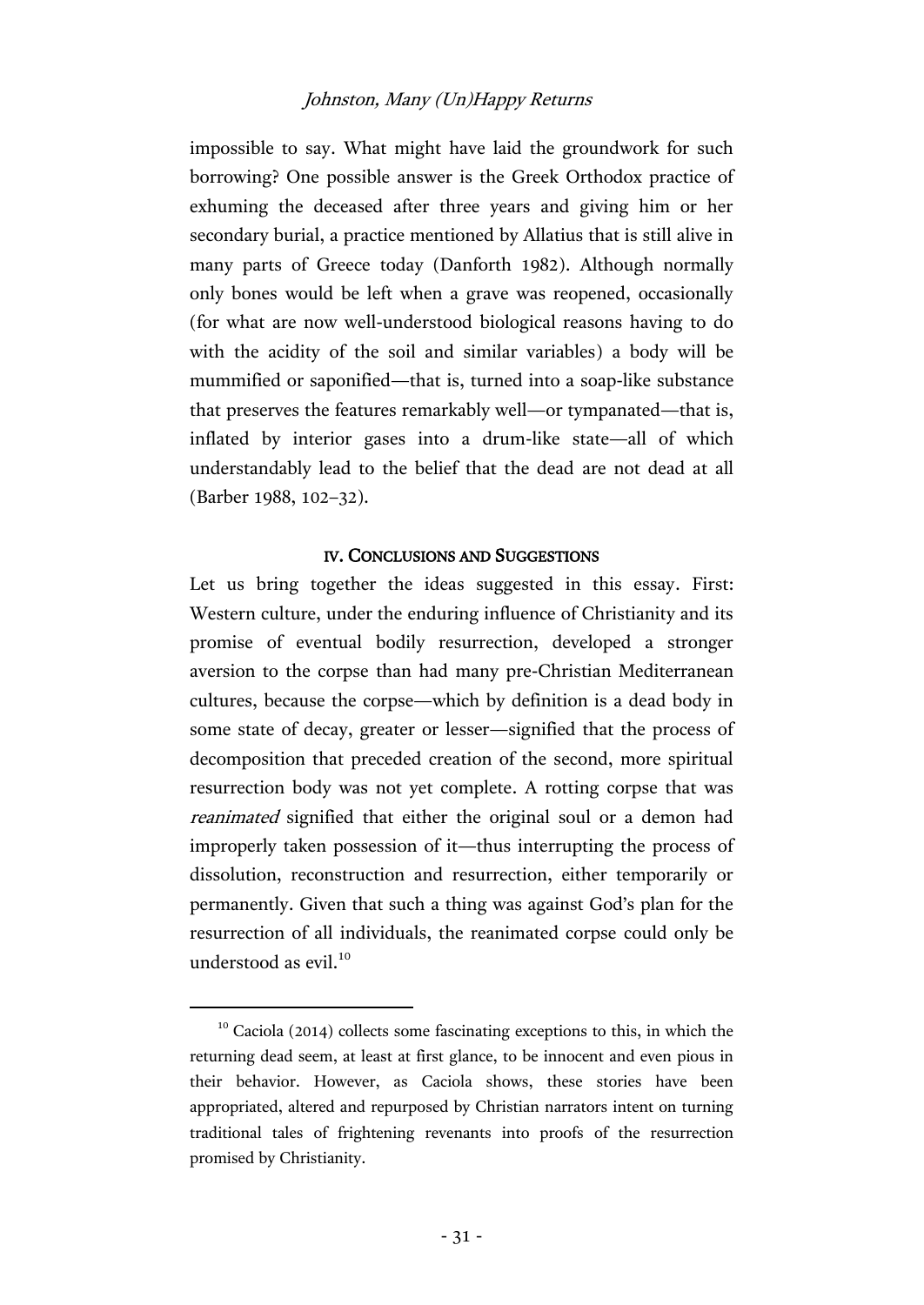The pre-Christian Greeks, by contrast, located the enduring self in the soul; it was in the soul that the self would experience any postmortem existence, good or bad. The corpse, although avoided by the living as a source of contact pollution, was not understood to have a continuing relationship with or affect upon the soul, once the corpse had been properly disposed of—either tucked beneath the ground or incinerated on a pyre, and in either case accompanied by proper funerary goods. The soul endured, experienced whatever rewards or punishments the self had earned while alive.

Interestingly, this idea that the body and the soul were severed from one another after death left open the possibility of imagining the rare bodily return to life in almost any way, including a positive one; as being a boon from the gods, for example. No stigma seems to have been attached to such a possibility precisely because no postmortem relationship between the body and the soul had ever been conceptualized, much less regularized, as it was in early Christianity. Certainly, everyday expectations were confounded when, in myths, the dead rejoined the living, but no horror was attached to the idea in those myths. We should note, in this respect, one more thing about the myths that we examined: they are so little concerned with the issue of the corpse that they fail to say anything about the body in which the returning dead makes its appearance. Apparently, it looks just like the body did before the person had died—Admetus can recognize Alcestis, for instance. This contrasts strongly with later tales of revenants, where the body is vile in appearance, smell, or both, and does not always function correctly.

Of course, were this essay a longer one, in which we could take a more expansive look at both ancient and modern Western cultures, we would surely discover that some ancient cultures proposed a stronger, more enduring link between the soul and the body than the Greeks did—the Egyptians would seem to be an obvious example, given the care they took to preserve the bodies of their deceased. We might also discover that some modern Western cultures are relatively disinterested in horrifying tales of the returning corpse—although my own initial survey of French,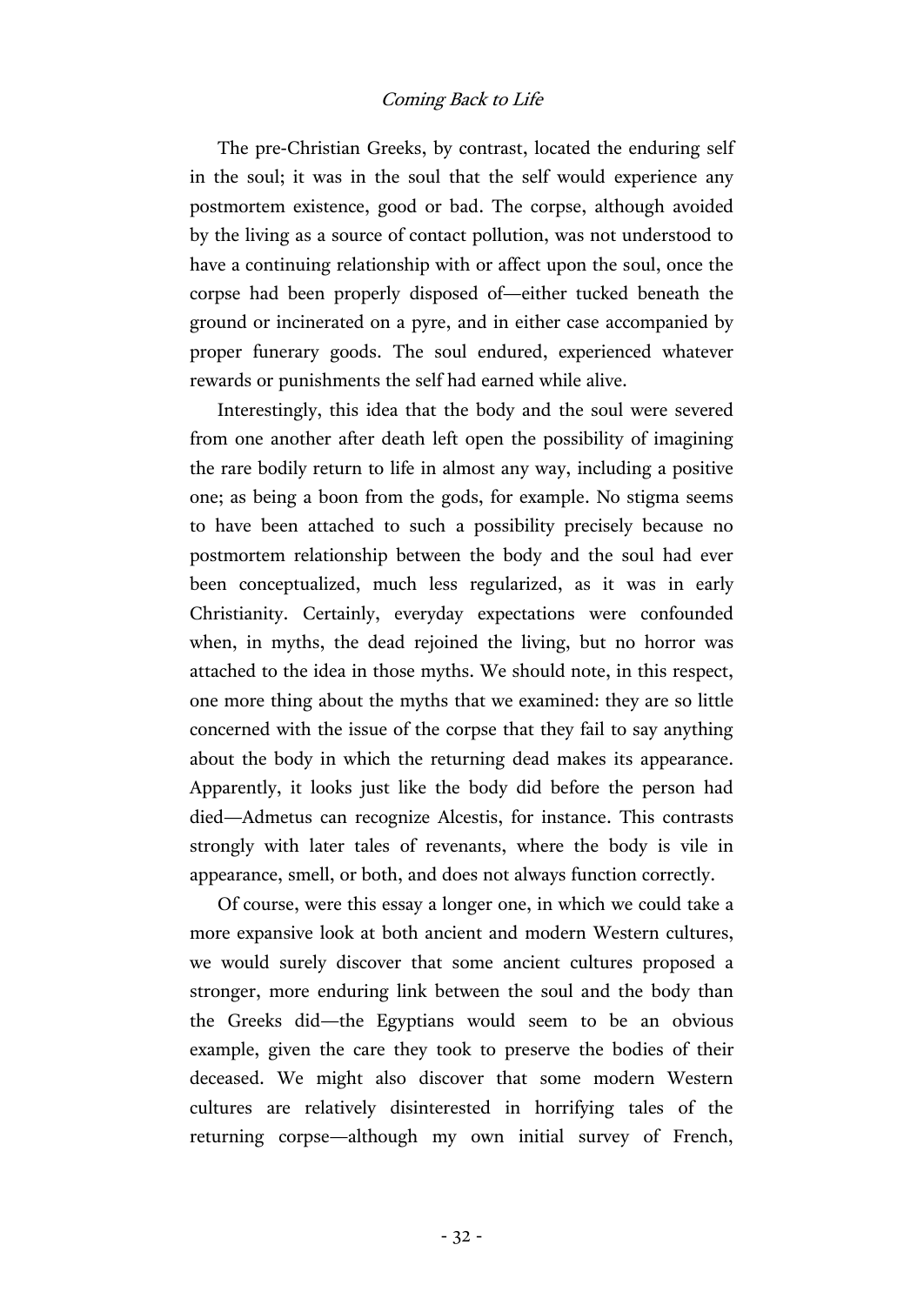German, and Scandinavian cultures suggests that they are just as fascinated with the idea as anglophone cultures have been. And, of course, there are cultures that have developed strong beliefs in the threatening return of the corpse under little or no influence from Christianity. The African religious tradition that originally produced the concept of what we now call a "zombie" is an example. The medieval Christian idea of the reanimated corpse was particularly apropos for this essay because of its historical situation—it lies between the ancient Greek model of death, with which we know it perforce interacted, and the modern Western models that I used as contrast for the Greek model, reacting against the one and influencing the other—but it is not the only one.

#### V. BIBLIOGRAPHY

- Barber, Paul. 1988. Vampires, Burial and Death: Folklore and Reality. New Haven: Yale University Press.
- Bynum, Caroline Walker. 1994. The Resurrection of the Body in Western Christianity, 200–1336. New York: Columbia University Press.
- Caciola, Nancy Mandeville. 1996. "Wraiths, Revenants and Ritual in Medieval Culture." PaP 152:3-45.
- -- 2014. "Revenants, Resurrection, and Burnt Sacrifice." Preternature 3:311–38.
- Cavallin, H. C. C. 1974. An Enquiry into the Jewish Background. Vol. 1 of Life after Death: Paul's Argument for the Resurrection of the Dead in 1 Cor 15. ConBNT 7. Lund: Gleerup.
- Danforth, Loring M. 1982. The Death Rituals of Rural Greece. Princeton: Princeton University Press.
- Fowler, Robert L. 2013. Early Greek Mythography. Vol. 2, Commentary. Oxford: Oxford University Press.
- Gantz, Timothy. 1993. Early Greek Myths: A Guide to Literary and Artistic Sources. 2 vols. Baltimore: Johns Hopkins University Press.
- Graf, Fritz. 1987. "Orpheus: A Poet Among Men." Pages 80–106 in Interpretations of Greek Mythology. Edited by Jan N. Bremmer. London: Routledge.
- Graf, Fritz, and Sarah Iles Johnston, eds. 2013. Ritual Texts for the Afterlife: Orpheus and the Bacchic Gold Tablets. 2nd ed. London: Routledge.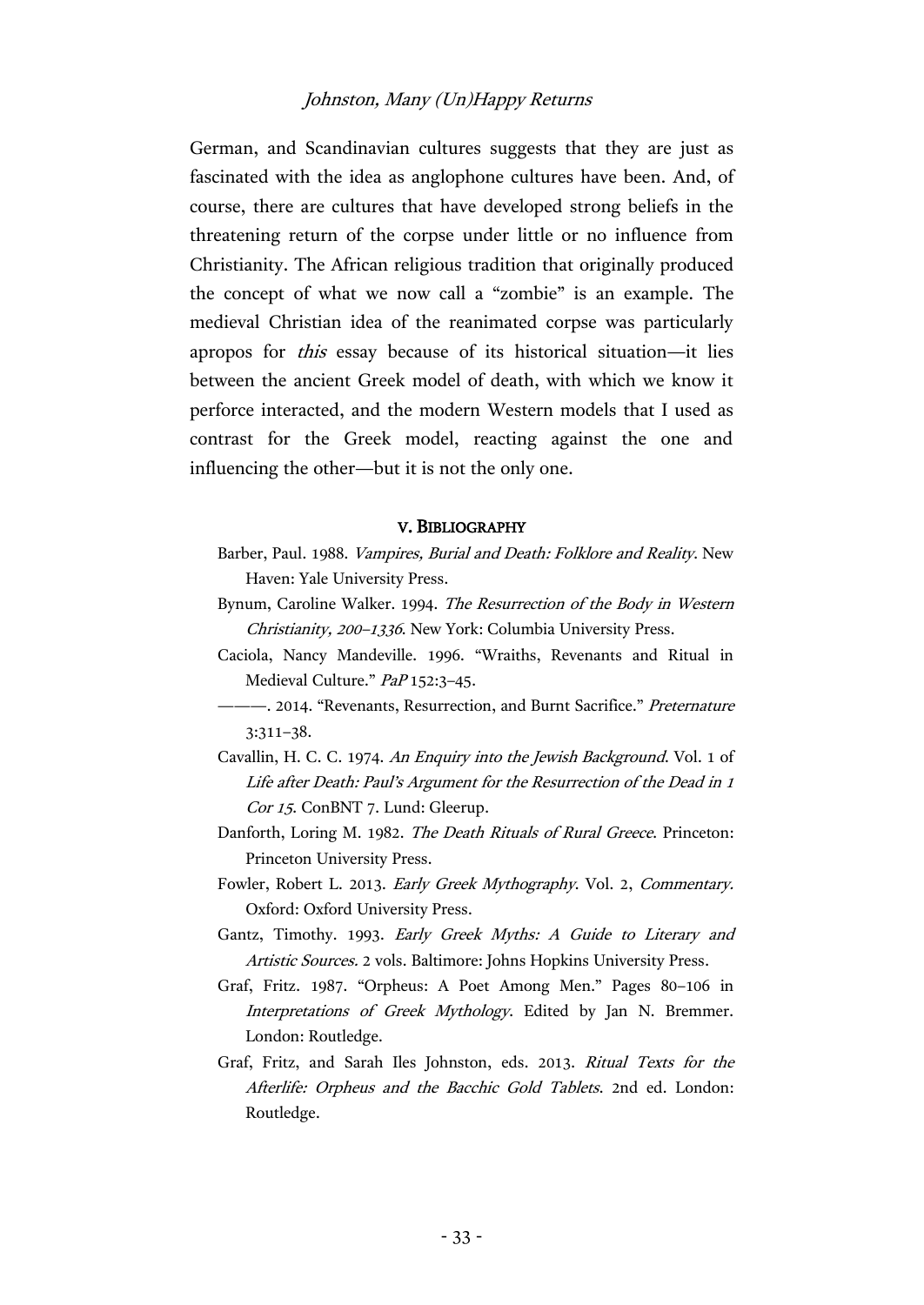- Hansen, William F., trans. 1996. Phlegon of Tralles' Book of Marvels. Exeter, UK: University of Exeter Press.
- Hartnup, Karen. 2004. 'On the Beliefs of the Greeks': Leo Allatius and Popular Orthodoxy. MMed 54. Leiden: Brill.
- Johnston, Sarah Iles. 1999. Restless Dead: Encounters Between the Living and the Dead in Ancient Greece. Berkeley: University of California Press.
- Lobel, E., and D. L. Page, eds. 1955. Poetarum Lesbiorum Fragmenta. Oxford: Clarendon.
- Merkelbach, R., and Martin L. West, eds. 1967. Fragmenta Hesiodea. Oxford: Clarendon.
- Segal, Alan F. 2004. Life after Death: A History of the Afterlife in the Religions of the West. ABRL. New York: Doubleday.
- Snell, Bruno, and Herwig Maehler, eds. 1970. Bacchylides: Carmina Cum Fragmentis. BSGRT. Leipzig: Teubner.
- Sourvinou-Inwood, Christiane. 1995. 'Reading' Greek Death: To the End of the Classical Period. Oxford: Clarendon.
- West, Martin L., trans. 2003. Greek Epic Fragments: From the Seventh to the Fifth Centuries BC. LCL. Cambridge, MA: Harvard University Press.

#### Embedded Online Works:

Allatius, Leo. 1645. "De Graecorum hodie quorundam opinationibus." Pages 113–84 in De templis Graecorum recentioribus, ad Ioannem Morinum; De narthece ecclesiae veteris, ad Gasparem de Simeonibus; nec non de Graecorum hodie quorundam opinationibus, ad Paullum Zacchiam. Coloniae Agrippinae: Apud Iodocum Kalcovium and Socios.

[catalog.hathitrust.org/Record/012454488.](https://catalog.hathitrust.org/Record/012454488)

Blass, Friedrich, ed. 1898. Bacchylidis Carmina cum Fragmentis. BSGRT. Leipzig: Teubner.

[archive.org/stream/bacchylidiscarm00baccgoog.](https://archive.org/stream/bacchylidiscarm00baccgoog)

- Burnet, John, ed. 1903. Platonis Opera. Oxford: Oxford University Press. Symposium: [data.perseus.org/texts/urn:cts:greekLit:tlg0059.tlg011.](http://data.perseus.org/texts/urn:cts:greekLit:tlg0059.tlg011)
- Drachmann, A. B., ed. 1903–1927. Scholia Vetera in Pindari Carmina. 2 vols. BSGRT. Leipzig: Teubner.

Vol. 2.1[: archive.org/stream/scholiaveterainp02drac.](https://archive.org/stream/scholiaveterainp02drac)

Edmonds, J. M., trans. 1912. The Greek Bucolic Poets. LCL. London: Heinemann.

[archive.org/stream/greekbucolicpoet00theouoft.](https://archive.org/stream/greekbucolicpoet00theouoft)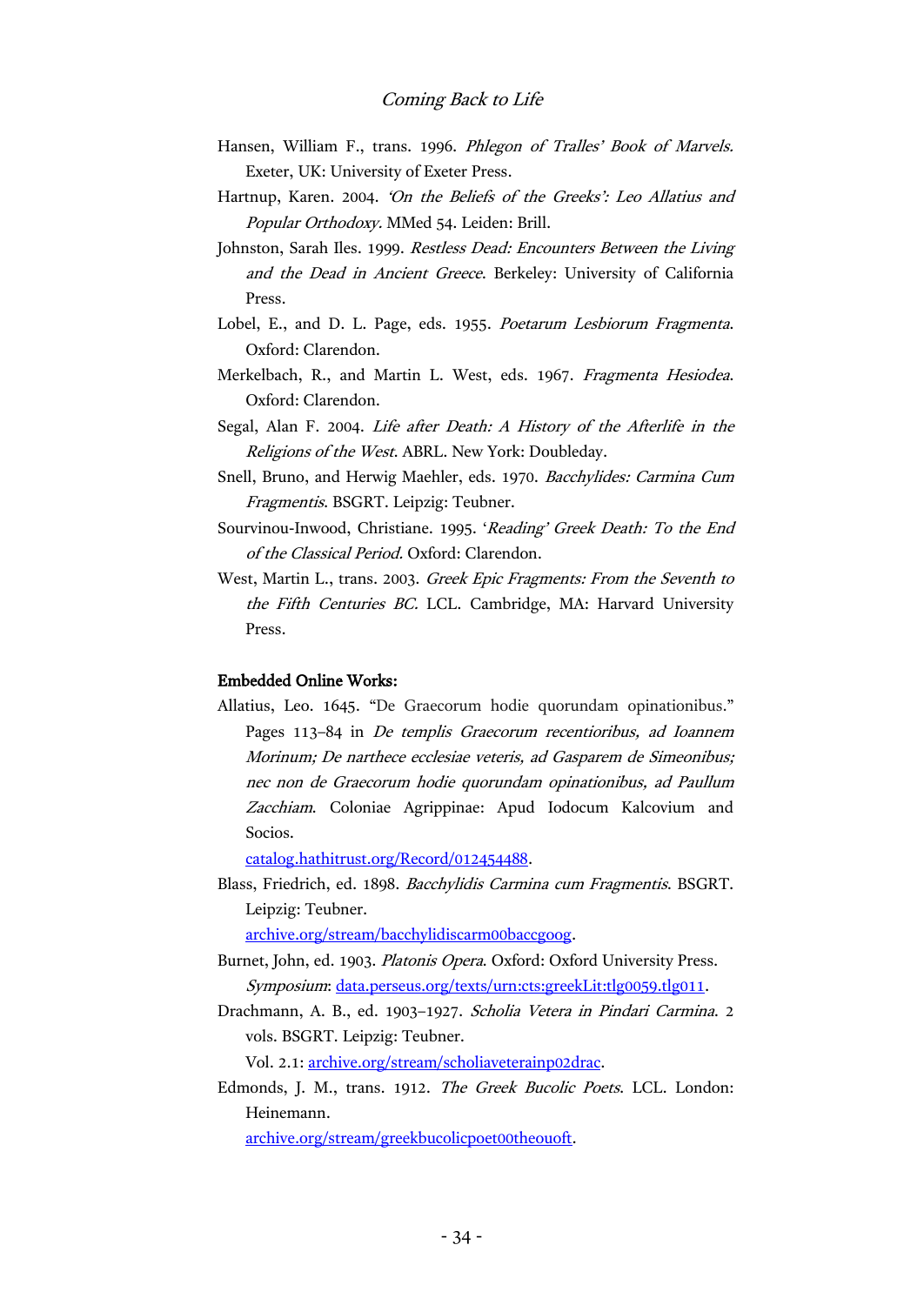Evelyn-White, Hugh G., trans. 1914. Hesiod, The Homeric Hymns, and Homerica. LCL. London: Heinemann. [hdl.handle.net/2027/mdp.39015005559995.](http://hdl.handle.net/2027/mdp.39015005559995)

Frazer, James George, trans. 1921. Apollodorus: The Library. 2 vols. LCL. London: Heinemann. [catalog.hathitrust.org/Record/100644494.](https://catalog.hathitrust.org/Record/100644494)

Grant, Mary A., trans. 1960. The Myths of Hyginus. UKPHS 34. Lawrence, KS: University of Kansas Press. [www.theoi.com/Text/HyginusFabulae1.html.](http://www.theoi.com/Text/HyginusFabulae1.html)

Jacobs, W. W. 1902. "The Monkey's Paw." Pages 27–53 in The Lady of the Barge. London: Dodd, Mead, & Co. [catalog.hathitrust.org/Record/000117468.](https://catalog.hathitrust.org/Record/000117468)

Jacobs, W. W., and Louis N. Parker. 1910. The Monkey's Paw, A Story in Three Scenes. New York: Samuel French. [catalog.hathitrust.org/Record/000449778.](https://catalog.hathitrust.org/Record/000449778)

King, Stephen. 1983. Pet Sematary. New York: Doubleday [www.goodreads.com/book/show/10583.](http://www.goodreads.com/book/show/10583)

Kovacs, David, trans. 1994. Euripides: Cyclops, Alcestis, Medea. LCL. Cambridge, MA: Harvard University Press. Alcestis: [data.perseus.org/texts/urn:cts:greekLit:tlg0006.tlg002.](http://data.perseus.org/texts/urn:cts:greekLit:tlg0006.tlg002)

--, trans. 1995. Euripides: Children of Heracles, Hippolytus, Andromache, Hecuba. LCL. Cambridge, MA: Harvard University Press.

Heracleidae: [data.perseus.org/texts/urn:cts:greekLit:tlg0006.tlg004.](http://data.perseus.org/texts/urn:cts:greekLit:tlg0006.tlg004)

Kroll, Wilhelm, ed. 1899–1901. Procli Diadochi in Platonis Rem publicam commentarii. 2 vols. BSGRT. Leipzig: Teubner.

Vol. 2: [archive.org/stream/proclidiadochiin02procuoft.](https://archive.org/stream/proclidiadochiin02procuoft)

- Lem, Stanislaw. 1961. Solaris. Warsaw: Wydawn MON. [www.goodreads.com/book/show/15835432.](https://www.goodreads.com/book/show/15835432)
- Lewis, C. S. 1945. That Hideous Strength. London: Bodley Head. [www.goodreads.com/book/show/100933.](http://www.goodreads.com/book/show/100933)
- Loucks, Donovan K., webmaster. 1998–2016. "H. P. Lovecraft's, 'Herbert West: Reanimator.'" The H. P. Lovecraft Archive. [www.hplovecraft.com.](http://www.hplovecraft.com/)
- Miller, Frank Justus, trans. 1916. Ovid: Metamorphoses. 2 vols. LCL. London: Heinemann. [catalog.hathitrust.org/Record/001769311.](https://catalog.hathitrust.org/Record/001769311)
- Murray, A. T., trans. 1919. Homer: The Odyssey. 2 vols. LCL. London: Heinemann. [catalog.hathitrust.org/Record/006545259.](https://catalog.hathitrust.org/Record/006545259)

- 35 -